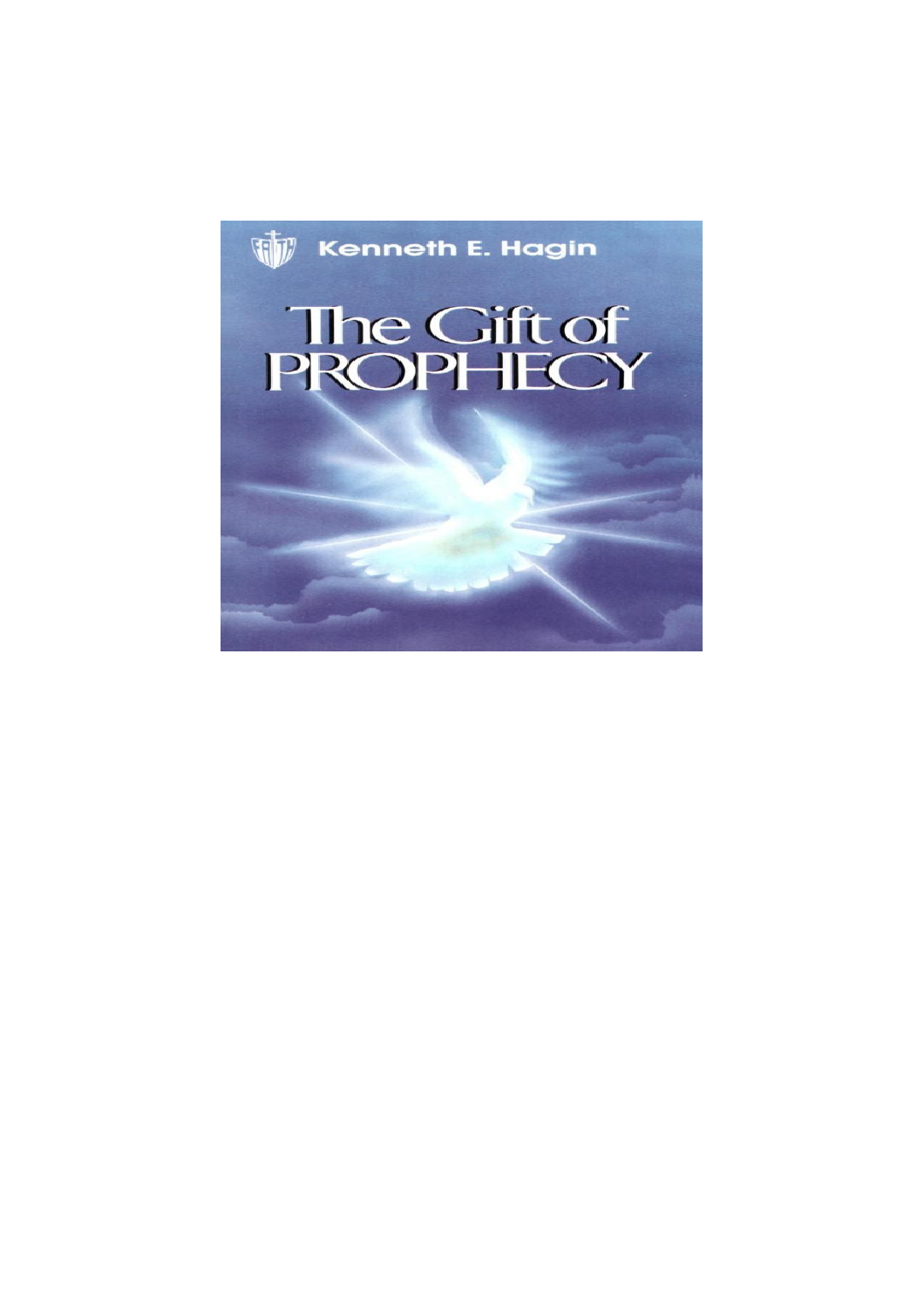# *Contents*

1 The Gift of Prophecy in the New Testament Church

2 Prophecy in the Old Testament

3 The Purpose of Prophecy

4 The Difference Between Prophecy and Interpretation of Tongues

5 Guidance and the Gift of Prophecy

6 Seven Steps To Judging Prophecy

# *Chapter 1*

#### *The Gift of Prophecy in the New Testament Church*

*Now there are diversities of gifts, but the same Spirit. And there are differences of administrations, but the same Lord. And there are diversities of operations, but it is the same God which worketh all in all. But the manifestation of the Spirit is given to every man to profit withal. For to one is given by the Spirit the word of wisdom; to another the word of knowledge by the same Spirit; To another faith by the same Spirit; to another the gifts of healing by the same Spirit; To another the working of miracles; to another prophecy; to another discerning of spirits; to another divers kinds of tongues; to another the interpretation of tongues.*

*—* 1 Corinthians 12:4-10

*Follow after charity, and desire spiritual gifts, but rather that ye may prophesy.... But he that prophesieth speaketh unto men to edification, and exhortation, and comfort.... I would that ye all spake with tongues, but rather that ye prophesied: for greater is he that prophesieth than he that speaketh with tongues, except he interpret, that the church may receive edifying.... Wherefore, brethren, covet to prophesy, and forbid not to speak with tongues. Let all things be done decently and in order.*

*—* 1 Corinthians 14:1,3,5,39,40

Among the nine gifts of the Spirit there are three *gifts of revelation,* or gifts that reveal something: the word of wisdom, the word of knowledge, and the gift of discerning of spirits.

There also are three *power gifts,* or gifts that do something: the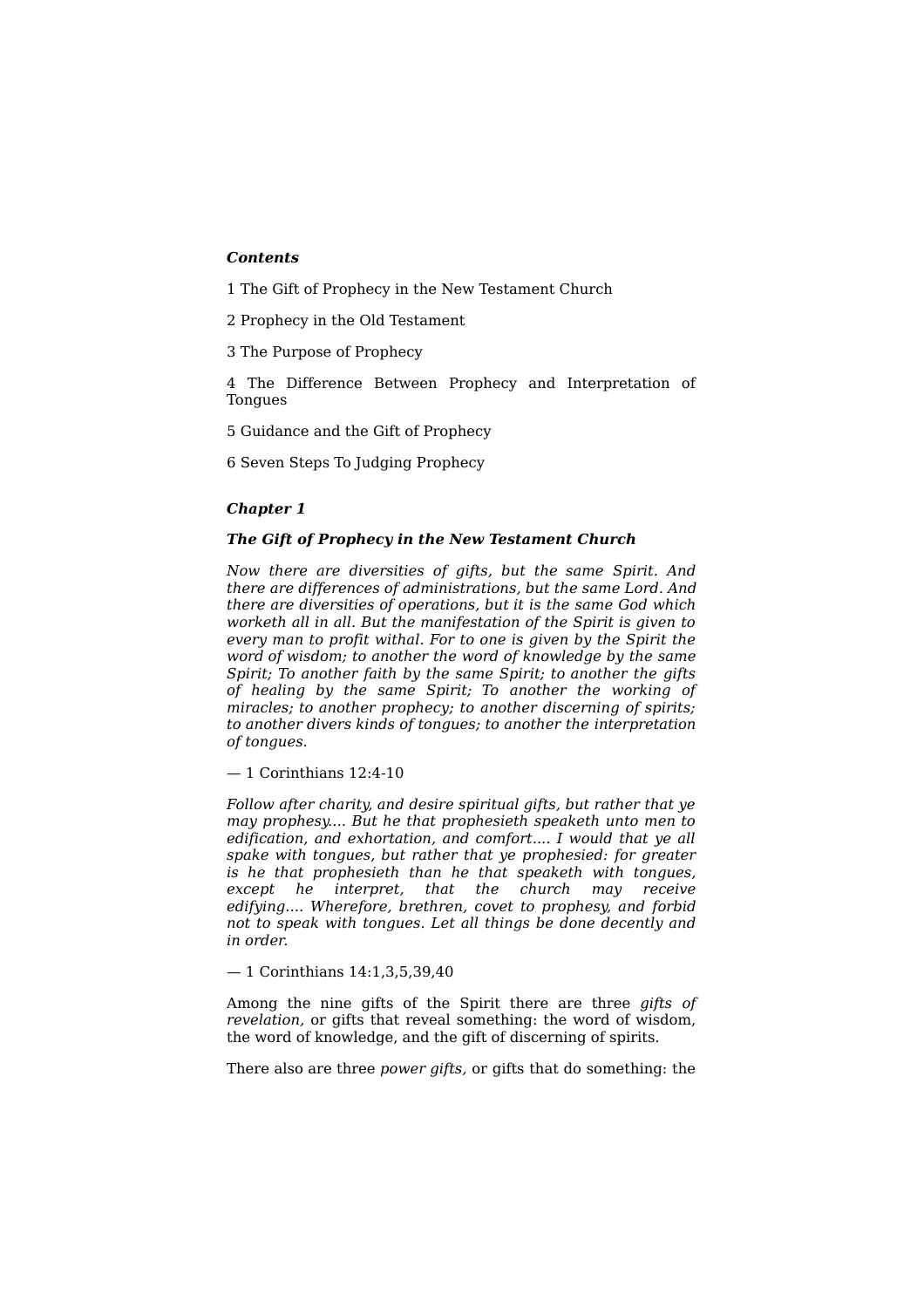gift of faith, working of miracles, and gifts of healings.

Then there are three *gifts of inspiration—* gifts that say something—gifts of utterance: prophecy, divers kinds of tongues, and interpretation of tongues.

The Scriptures stress that the gift of prophecy is the most important gift. Paul said, under the inspiration of the Holy Spirit, *"Greater is he that prophesieth than he that speaketh with tongues"* (1 Cor. 14:5). So prophecy would have to be greater than tongues, "except he interpret."

Paul is saying that tongues with interpretation would be the equivalent of prophecy. Actually, tongues with interpretation *is* prophecy, because prophecy is inspired utterance.

*Tongues* is inspired utterance in an unknown tongue.

*Prophecy* is inspired utterance in a known tongue.

*Interpretation of tongues* is inspired utterance in your own tongue to give forth that which was said in tongues.

These are all related; all are inspired utterance in its varied forms. In this book, however, we will deal with the specific gift of prophecy.

*The gift of prophecy* often is confused with the prophetic office. There is the ministry of the prophet, but *not everyone who prophesies is a prophet!*

A rich man has money. Although I may have some money in my wallet, that does not make me a rich man. You may prophesy, but operating the simple gift of prophecy does not qualify you to stand in the office of a prophet.

Naturally, a prophet would have this gift of prophecy in operation, but he also has some of the gifts of revelation. To stand in the office of a prophet, one must have a consistent manifestation of at least two of the revelation gifts (word of wisdom, word of knowledge, or discerning of spirits) plus prophecy.

The office of the prophet is a ministry, a calling. Everyone does not have the same calling and ministry. The Word of God tells us in First Corinthians 12:28, *"And God hath set some in the church, first apostles, secondarily prophets, thirdly teachers....* "Ephesians 4:11 says, speaking of Christ's ascension, *"And he gave some, apostles; and some, prophets; and some, evangelists; and some, pastors and teachers.* "

Paul asked the question in First Corinthians 12:29, "Are all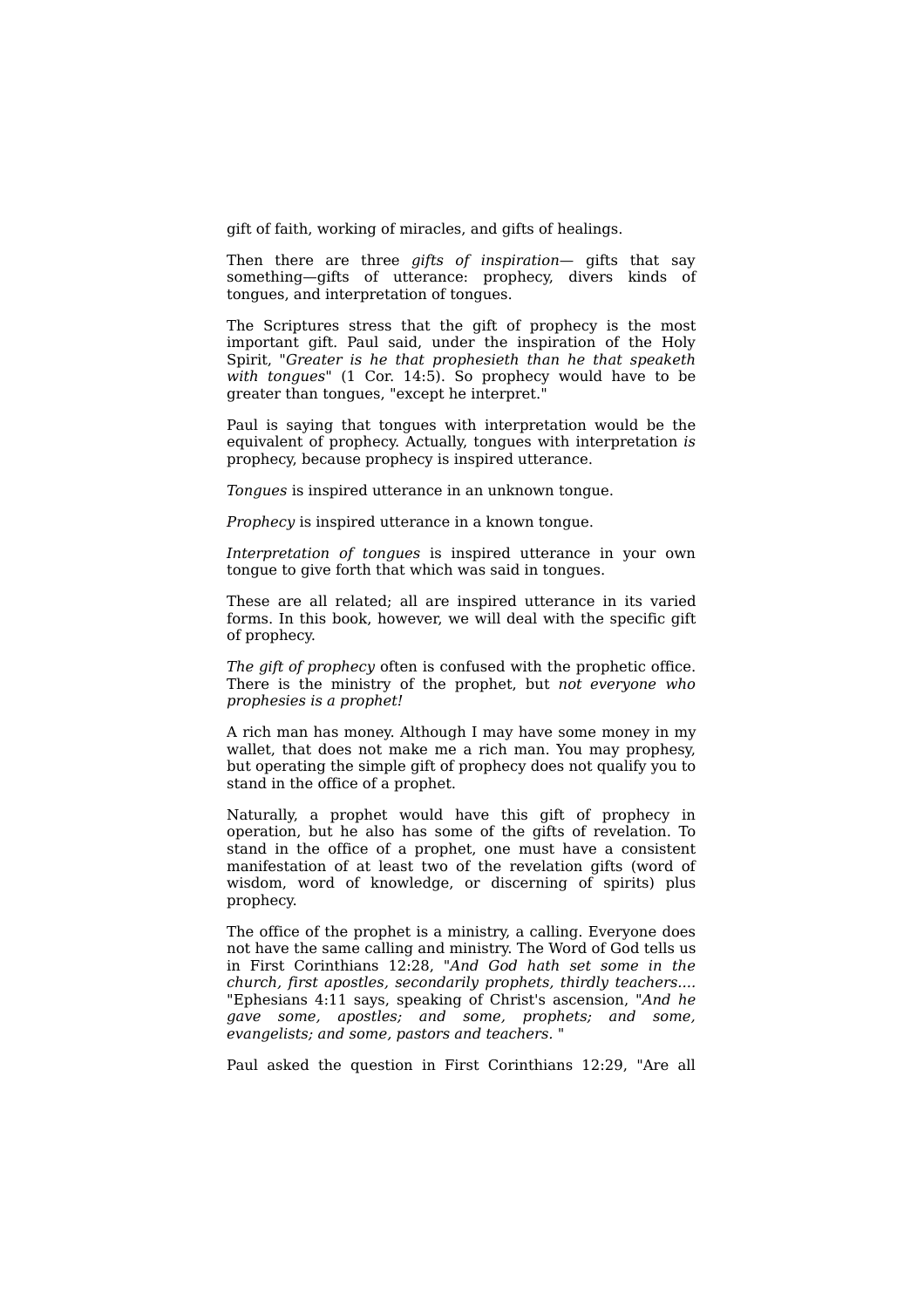apostles?" Of course, the answer is no. Everyone does not have that calling, nor could everyone stand in that office. Then Paul asked, "Are all prophets?" And, of course, the answer is no.

Then he asked, "Are all teachers?" (We also could ask, "Are all pastors or evangelists?") We all can witness for Christ, but all of us do not have a calling to the fivefold ministry. $*$ 

\* For a detailed study of the fivefold ministry gifts, see Rev. Kenneth E. Hagin's study guide entitled *The Ministry Gifts.*

We can see that the prophetic gift is different from the office of prophet because Paul encouraged the whole Church at Corinth to covet to prophesy. He tells them to *"desire spiritual gifts, but rather that ye may prophesy"* (1 Cor. 14:1). He already had stated in the 12th chapter of First Corinthians that God had set these different ministries in the Church, so he's not telling everyone to seek *the office of prophet.* Instead, he's telling them that all may *prophesy.*

In the 21st chapter of Acts, Luke records that Paul and his company went down to Caesarea and entered the house of Philip the evangelist. The Scriptures tell us that Philip had four daughters who prophesied. It does not call them prophetesses.

When Agabus the prophet came down later, he took Paul's girdle, bound his own hands and feet with it, and said, *"Thus saith the Holy Ghost, So shall the Jews at Jerusalem bind the man that owneth this girdle, and shall deliver him into the hands of the Gentiles"* (Acts 21:11).

It is one thing to stand in the office of a prophet and it is another thing simply to prophesy. If God calls us to the ministry of a prophet—or any other ministry—He will equip us by the Spirit with the necessary gifts to stand in that office. And men in the Body of Christ shall know you are called and equipped.

If others who have the Spirit do not know you are called and equipped with these gifts, take no offense when they don't accept what you say. Rather, humble yourself before your brethren and take a lesser place. If the Lord sees fit to exalt you, He will exalt you. Then you will have praise of both God and man.

It would be easy to say, "I am a prophet." It would be easy to imitate someone else's ministry. It is another thing entirely to be equipped and called of God. Those who are not called or who only imitate others' ministries are obnoxious to the brethren and they can cause confusion—even division—in the Body of Christ.

The gift of prophecy often is confused with prediction.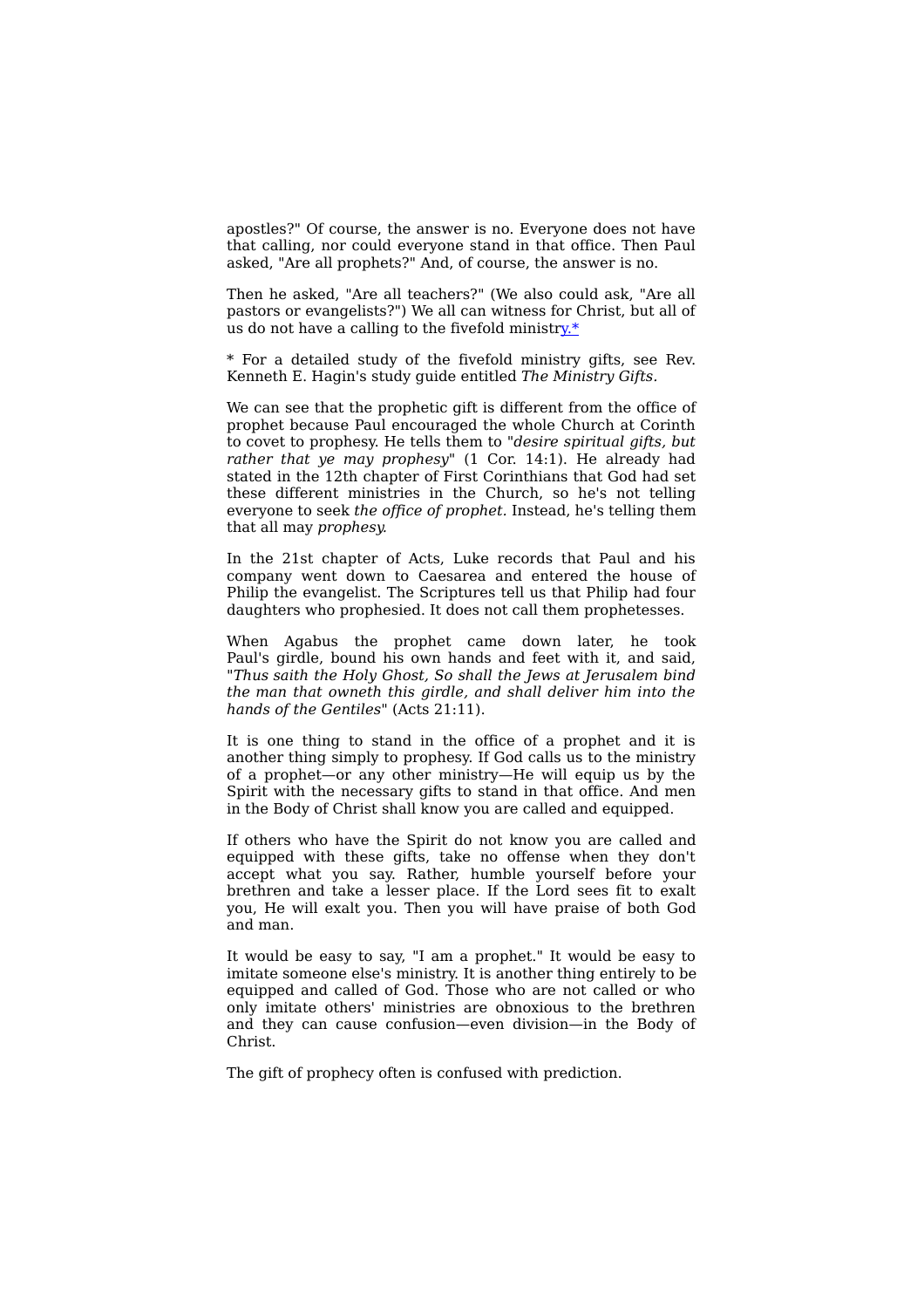People think "prophecy" means to predict what will happen in the future. Actually, *the simple gift of prophecy carries no prediction with it whatsoever.* As we read earlier, ".. *.he that prophesieth speaketh unto men to EDIFICATION, and EXHORTATION, and COMFORT"* (1 Cor. 14:3). Notice that prediction is not mentioned.

Someone may ask, "But wasn't Agabus predicting what would happen to Paul?" Yes, but he wasn't prophesying.

Although a prophet may prophesy what is revealed, Agabus was simply telling what the Holy Spirit had told him. Agabus said, *"Thus saith the Holy Ghost.* ..."

The gift of prophecy also is confused with preaching.

Certain denominations teach that preaching is all there is to prophecy. However, the words "preach" and "prophesy" come from two entirely different Greek words.

To preach means "to proclaim, to announce, to cry, to tell."

Jesus said, *"Go ye into all the world, and PREACH the gospel...* "

(Mark 16:15). He didn't say to prophesy the Gospel.

Likewise, Paul did not say that men will be saved "by the foolishness of prophesying." He said they will be saved *"by the foolishness of PREACHING"* (1 Cor. 1:21).

The preacher is to *preach* the Word. Paul told Timothy, *"Study to shew thyself approved unto God.* .." (2 Tim. 2:15).

So the preacher, the pastor, and the evangelist need to study.

If preaching always were prophecy, the preacher would not need to study; he always would speak entirely by inspiration.

There is, however, an element of prophecy in preaching when the preacher becomes so inspired by the Holy Spirit that he says things he normally wouldn't think of. The Holy Spirit inspires him to say it and it is supernatural utterance.

There also is an element of prophecy sometimes in witnessing. I have heard people say, "I began to witness and I spoke Scriptures I had never thought of and didn't even know I knew. I found myself saying things that didn't come out of my head."

That was the spirit of prophecy on them in a measure to speak to a certain person. (Prophecy is a supernatural utterance in a known tongue.) They were speaking supernaturally—beyond the natural.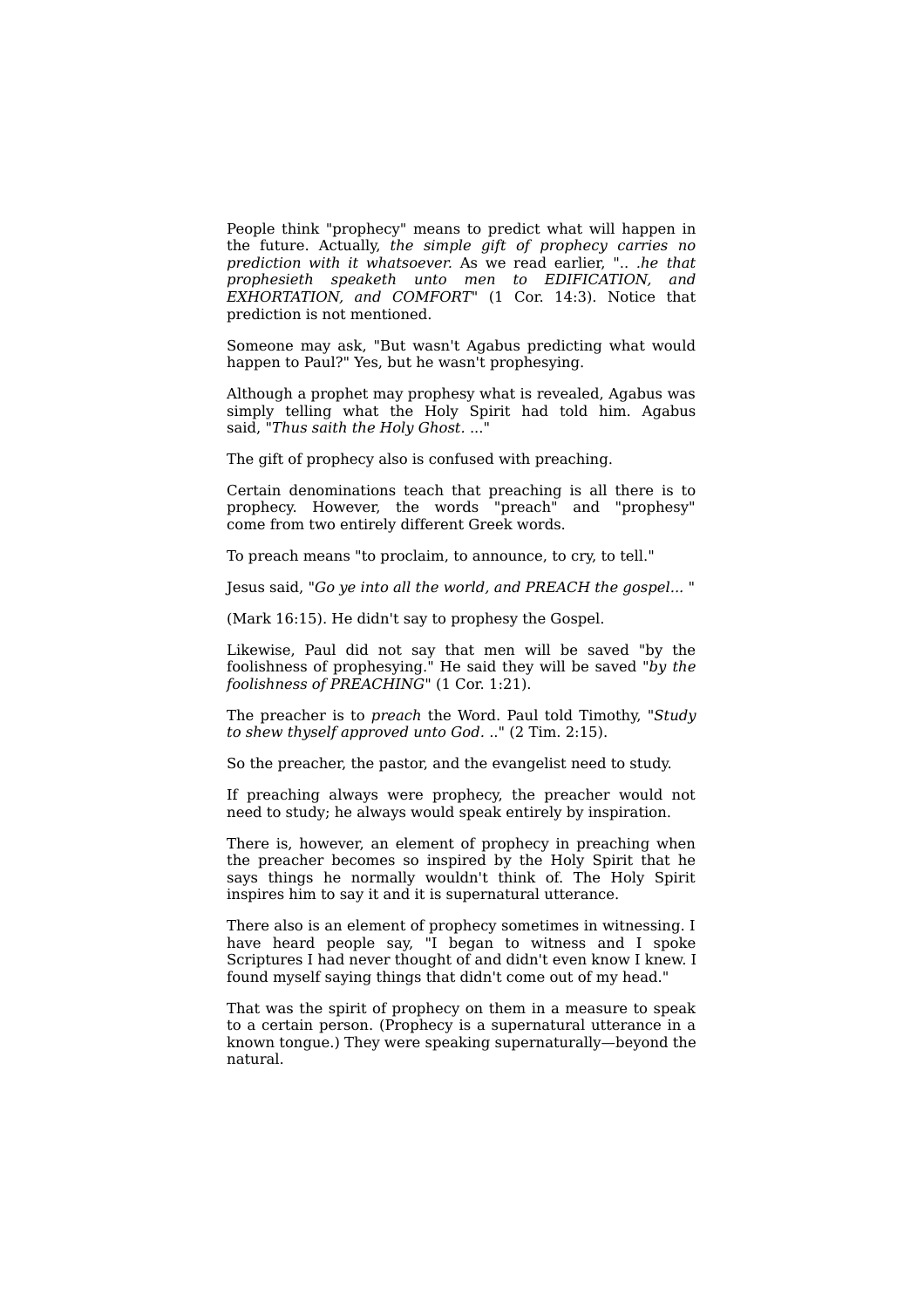# *Chapter 2*

#### *Prophecy in the Old Testament*

In the beginning, God came down and talked to Adam in the Garden of Eden. Through the ages, there has been a longing in the heart of man for a return to this direct communication with his Creator. Through the gift of prophecy we come close to direct communication with Him. It is a gift God has provided primarily for that purpose.

Old and New Testament prophecies differ. Old Testament prophecy essentially is *foretelling,* whereas New Testament prophecy essentially is *forthtelling.*

First Corinthians 14:3 says, *"But he that prophesieth speaketh unto men to edification, and exhortation, and comfort.* "

That is not foretelling; that is forthtelling.

Old Testament prophecy dealt mostly with the future, sometimes projecting into centuries to come. New Testament prophecy is not so much telling what is going to happen in the future, but it is a ministry to make people better and more useful Christians now.

There are various kinds of prophecies in the Bible. The first mentioned were the *prophecies of the patriarchs* of old. For example, when it came time for Jacob to die, he gathered his children around him, laid hands upon them, and told them things that would happen in the future.

Genesis 49:1 says, *"And Jacob called unto his sons, and said, Gather yourselves together, that I may tell you that which shall befall you in the last days.* " Reading further in the chapter, we see that Jacob spoke of events that were to occur centuries in the future. This kind of prophecy was one of foretelling, and it was exercised by faith and by laying on of hands.

*Exhortation* is another type of prophecy found in the Old Testament. For example, Moses in Deuteronomy told of blessings that would come upon the people for their obedience to God and curses that would come upon them for disobedience.

Prophecy in the Old Testament also takes the form of *songs* or *poetry,* as recorded in the Psalms. The prayers and songs of those inspired writers were given by the spirit of prophecy when they were going through some trial. Today, when we have a similar trial, we can be blessed and inspired by reading how the Spirit of God ministered to them.

Paul, writing to the Church at Ephesus, said, ".. *.be filled with*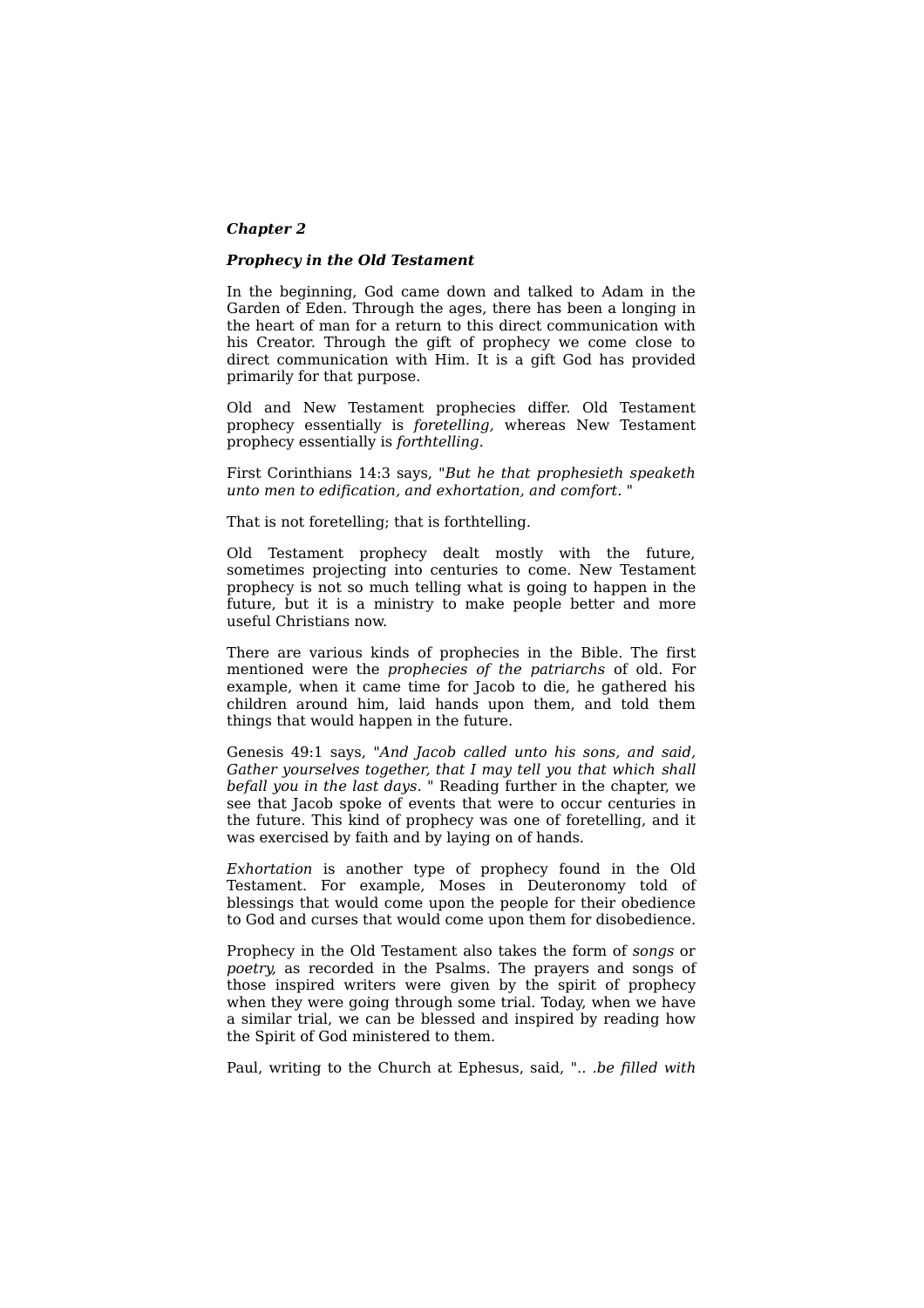*the Spirit; Speaking to yourselves in psalms and hymns and spiritual songs, singing and making melody in your heart to the Lord"* (Eph. 5:18,19). How much more could we be encouraged in tests and trials by speaking to ourselves in psalms.

Some people think that when you talk to yourself, something is wrong with you. I remember a conversation I had once with a friend who said, "My father-in-law is over 80 and his memory has gotten bad due to hardening of the arteries. Sometimes he talks to himself.

"Once when I was helping him with some repairs, he was working on one side of the house and I was on the other. When I finished my side, I walked around to his side and found him talking up a storm—to himself. I asked, 'Pa, who were you talking to?' He smiled and said, 'Well, at least I was talking to a gentleman.'"

At times it's all right to talk to yourself. There were times when David talked to himself under the anointing of the Spirit.

David encouraged himself in the Lord. Like David, we also can talk to ourselves in psalms.

A psalm is a spiritual poem or ode. It has an element of poetry to it. It may or may not rhyme. It can be recited or chanted.

Hymns and spiritual songs are meant to be sung.

I speak in psalms because I'm not much of a singer. (Those who are given to singing probably would sing more.) Speaking in psalms is in the spirit of prophecy and fills the same purpose: to comfort, exhort, and edify us. Many times in my own life I have been helped immeasurably as I have spoken to myself in psalms hour after hour in the night as the Spirit gave inspiration. These psalms didn't come out of my head; they flowed out of my spirit in direct communication with God. By this method God speaks to us and we converse with Him.

In First Corinthians 14:26 Paul said, *"How is it then, brethren? when ye come together, every one of you hath a psalm.* ..." They had a psalm because they got a psalm when they were speaking to themselves in psalms at home, praying in the Spirit. "... *every one of you hath a psalm, hath a doctrine, hath a tongue, hath a revelation, hath an interpretation. Let all things be done unto edifying.* "

Then in Colossians 3:16 Paul said, *"Let the word of Christ dwell in you richly in all wisdom; teaching and admonishing one another in psalms and hymns and spiritual songs, singing with grace in your hearts to the Lord.''*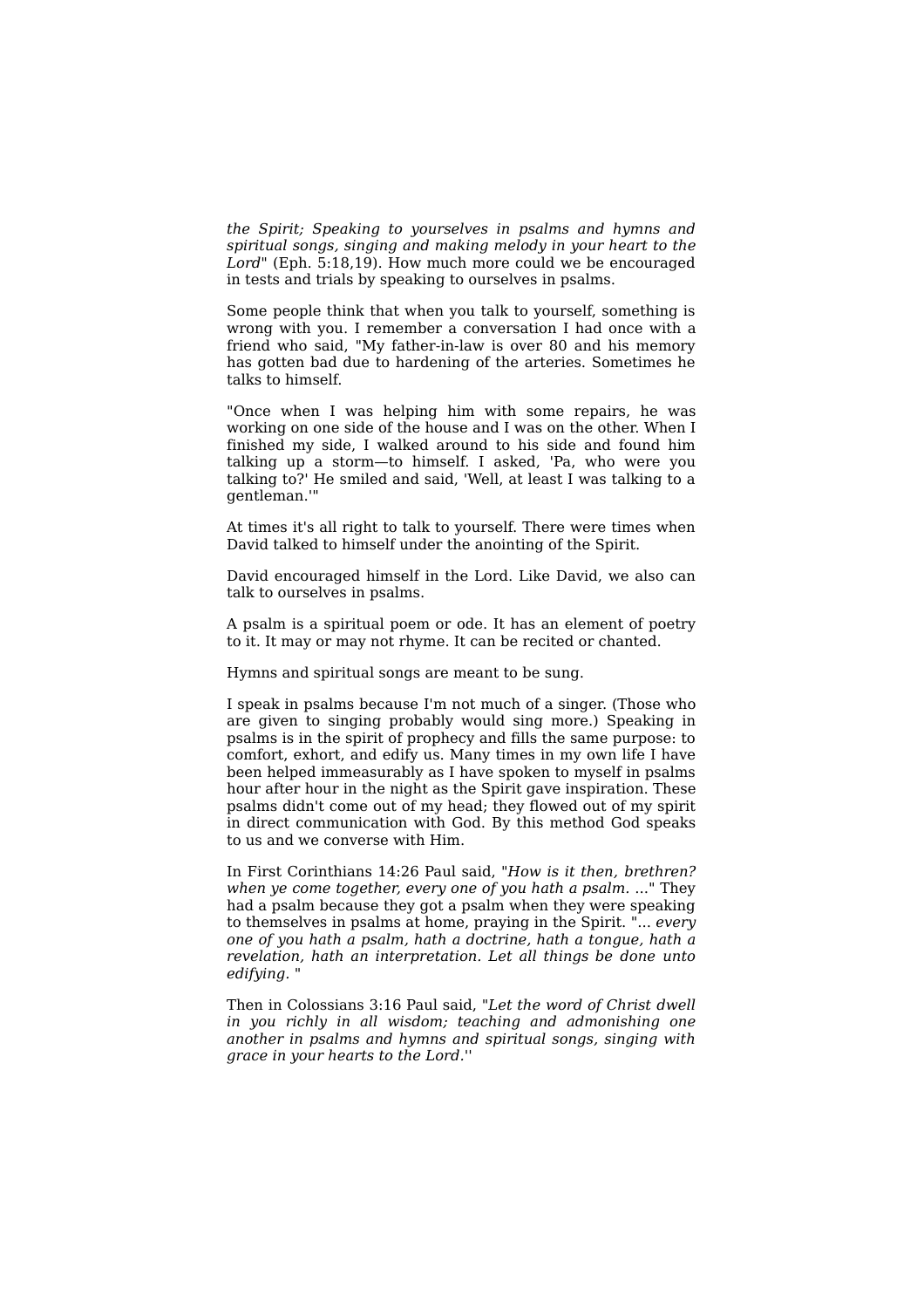Thus, through this gift of prophecy, we can sing supernaturally. We can pray supernaturally. We can speak to ourselves through the spirit of prophecy. And we can pray for others with this spiritual gift.

We are exhorted to covet this inspirational gift of prophecy.

Under the anointing of the prophetic gift, one may be speaking directly to God, pouring out his deepest devotion. He may be rejoicing before the Lord, magnifying the mercy which God has abundantly bestowed, or he may be glorying in a deliverance.

Or, in the Spirit, he may be grieving over the hardness of men's hearts with a grief and deep solemnity which heaven alone can inspire.

Yet another type of prophecy mentioned in the Old Testament is *the prophecy of judgment.* There are conditional prophecies and unconditional prophecies.

The story of King Hezekiah's sickness is an example of a conditional prophecy.

In Second Kings 20:1-3 we read, *"In those days was Hezekiah sick unto death. And the prophet Isaiah...said unto him, Thus saith the Lord, Set thine house in order; for thou shalt die, and not live. Then he turned his face to the wall, and prayed unto the Lord, saying, I beseech thee, O Lord, remember now how I have walked before thee in truth and with a perfect heart, and have done that which is good in thy sight. And Hezekiah wept sore.* "

Notice Hezekiah said he walked before the Lord with a perfect heart. God is more interested in our having a perfect heart than in our always having perfect actions.

We read further in this chapter, ".. *.the word of the Lord came to him* [Isaiah], *saying, Turn again, and tell Hezekiah the captain of my people, Thus saith the Lord, the God of David thy father, I have heard thy prayer, I have seen thy tears: behold, I will heal thee: on the third day thou shalt go up unto the house of the Lord. And I will add unto thy days fifteen years...* " (vv. 4- 6).

God told Hezekiah that under the present circumstances—if things continued as they were—he should set his house in order, because he was going to die. But the king changed this prophecy. Nobody changed it for him; he changed it for himself.

The Bible says he turned his face to the wall, wept, and prayed.

Then God sent further word through the prophet, saying, "I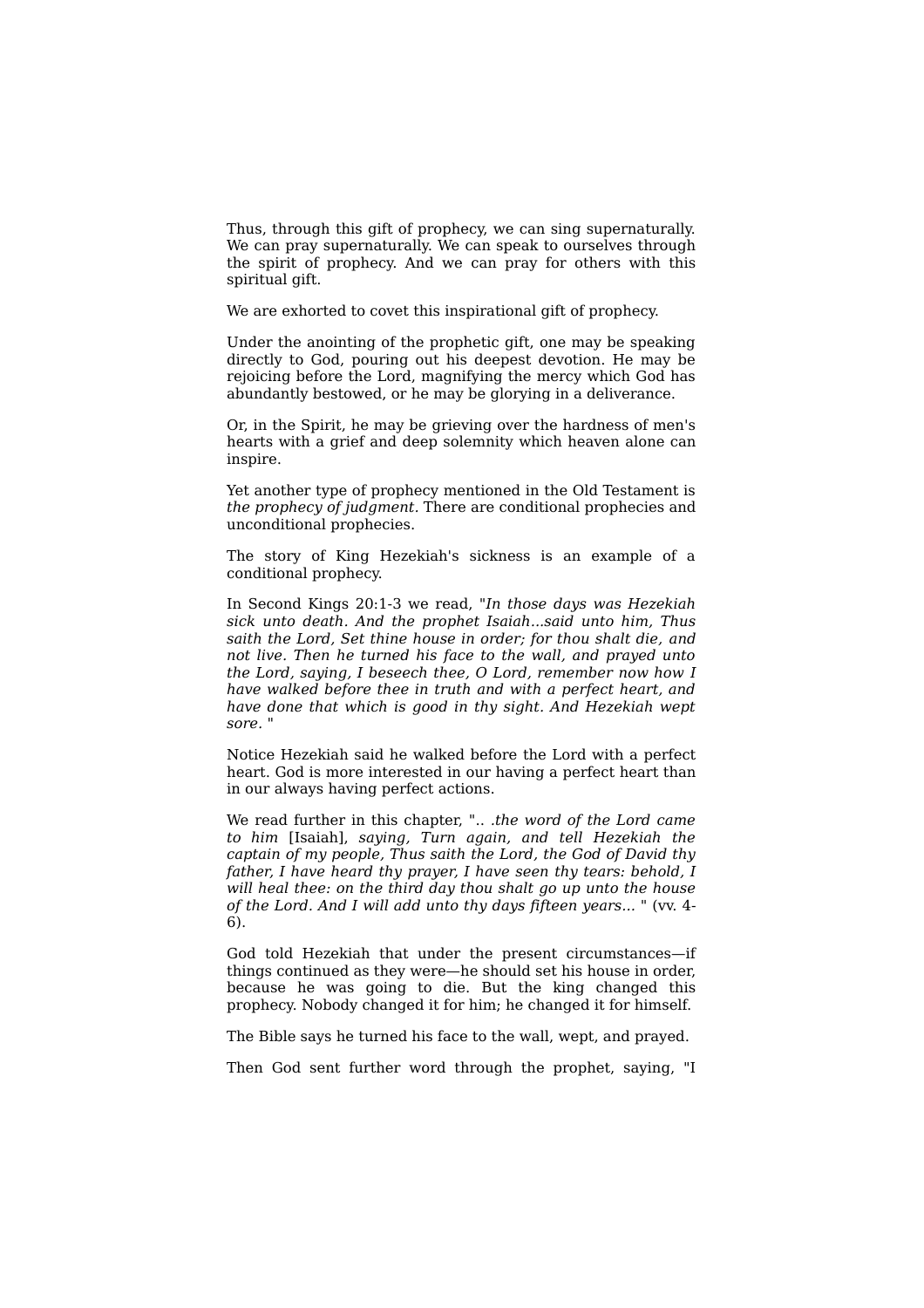have heard your prayer. I'm going to heal you and give you fifteen more years."

There also were conditional prophecies of blessings in the Old Testament. God spoke through Moses, saying, *"And it shall come to pass, if thou shalt hearken diligently unto the voice of the Lord thy God, to observe and to do all his commandments which I command thee this day, that the Lord thy God will set thee on high above all nations of the earth: And all these blessings shall come on thee, and overtake thee...But it shall come to pass, if thou wilt not hearken unto the voice of the Lord thy God, to observe to do all his commandments and his statutes which I command thee this day; that all these curses shall come upon thee, and overtake thee"* (Deut. 28:1,2,15).

I have seen examples of conditional prophecies today. God has tried to encourage His people individually or collectively through prophecy that certain blessings would come upon them or that certain things would happen to them. Often, however, people have fastened their minds on just one part of a prophecy with the attitude, "God said it. Now I'll just see if it comes to pass." There was no faith or action on their part. Later they said, "It hasn't come to pass yet, so it must not have been of God."

We have a part to play in seeing conditional prophecies come to pass. Yes, God has promised us blessings, but it is up to us to keep ourselves under God's flow of blessings and in His will. The fulfillment of conditional prophecy, whether for blessing or judgment, is the responsibility of the individual.

## *Chapter 3*

#### *The Purpose of Prophecy*

*But he that prophesieth speaketh unto men to edification, and exhortation, and comfort.*

*—* 1 Corinthians 14:3

Let's look in the Bible for scriptural purposes and uses of the gift of prophecy.

First, prophecy is for speaking to men supernaturally: *"He that prophesieth speaketh unto men.* " It is supernatural utterance.

Second, it is given to edify the Church: *"He that speaketh in an unknown tongue edifieth himself; but he that prophesieth edifieth the church"* (1 Cor. 14:4).

If one speaks in tongues publicly and interprets it, the Church is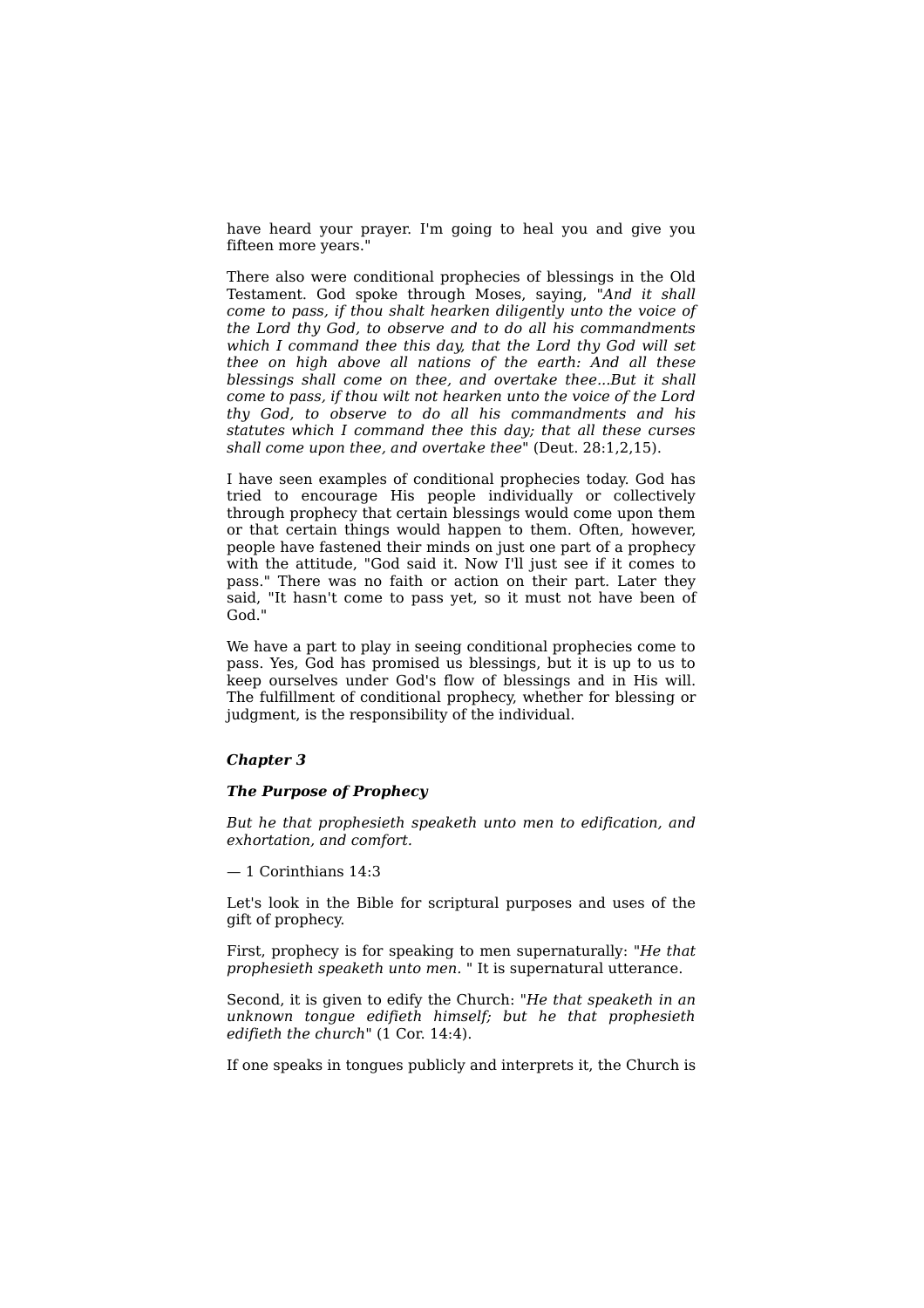edified, because the congregation knows what the speaker has said. If I speak in tongues, it would edify me, but it would not edify others present, because they would not know what was said. But if I interpret, others would be edified.

Greek scholars tell us we have a word in our vernacular today that is closer to the original Greek than the word "edify."

"Edify" means "to build up." Greek scholars say the word "charge," as we use it in connection with charging a battery, is a closer translation.

"He that speaketh in an unknown tongue edifieth himself."

He builds himself up. He "charges" himself like a battery. Thus, we see the necessity for Spirit-filled believers to pray much in tongues in their private prayer life. It edifies them. It charges them. It builds them up spiritually. Then, when we come together as a body, we are coming together to be edified: *"He that prophesieth edifieth the church.* "

*Thus, prophecy is given to edify the Church; to build it up spiritually; to charge the Church with spiritual power like a battery.*

Another scriptural use of the gift of prophecy is to exhort the Church. The Greek word translated "exhort" here means "a calling near." *"He that prophesieth speaketh unto men to edification* [to build them up, to charge them spiritually], *and exhortation* [a calling near], *and comfort.* "

Yet another scriptural use of this gift is to comfort. *God wants to comfort us!* Many people have the wrong mental image of God. They imagine Him as a policeman just waiting to blow the whistle. Others picture God as an austere judge who is just waiting to "throw the book" at them.

The Bible says that God is love (1 John 4:8). If you want to see God, look at Jesus (John 14:9). If you want to know what God is like, see what Jesus is like, because Jesus is God manifested in the flesh.

Jesus said, *"Him that cometh to me I will in no wise cast out"* (John 6:37). He said, *"For the Son of man is come to seek and to save that which was lost"* (Luke 19:10). Jesus also said, *"They that be whole need not a physician, but they that are sick"* (Matt. 9:12).

Someone may say, "But So-and-so is terribly wicked." He needs a "physician" all the more. Like one who is sick, if he doesn't see the Great Physician, he will die. No one would call a doctor to come because someone was well. It is the sick who need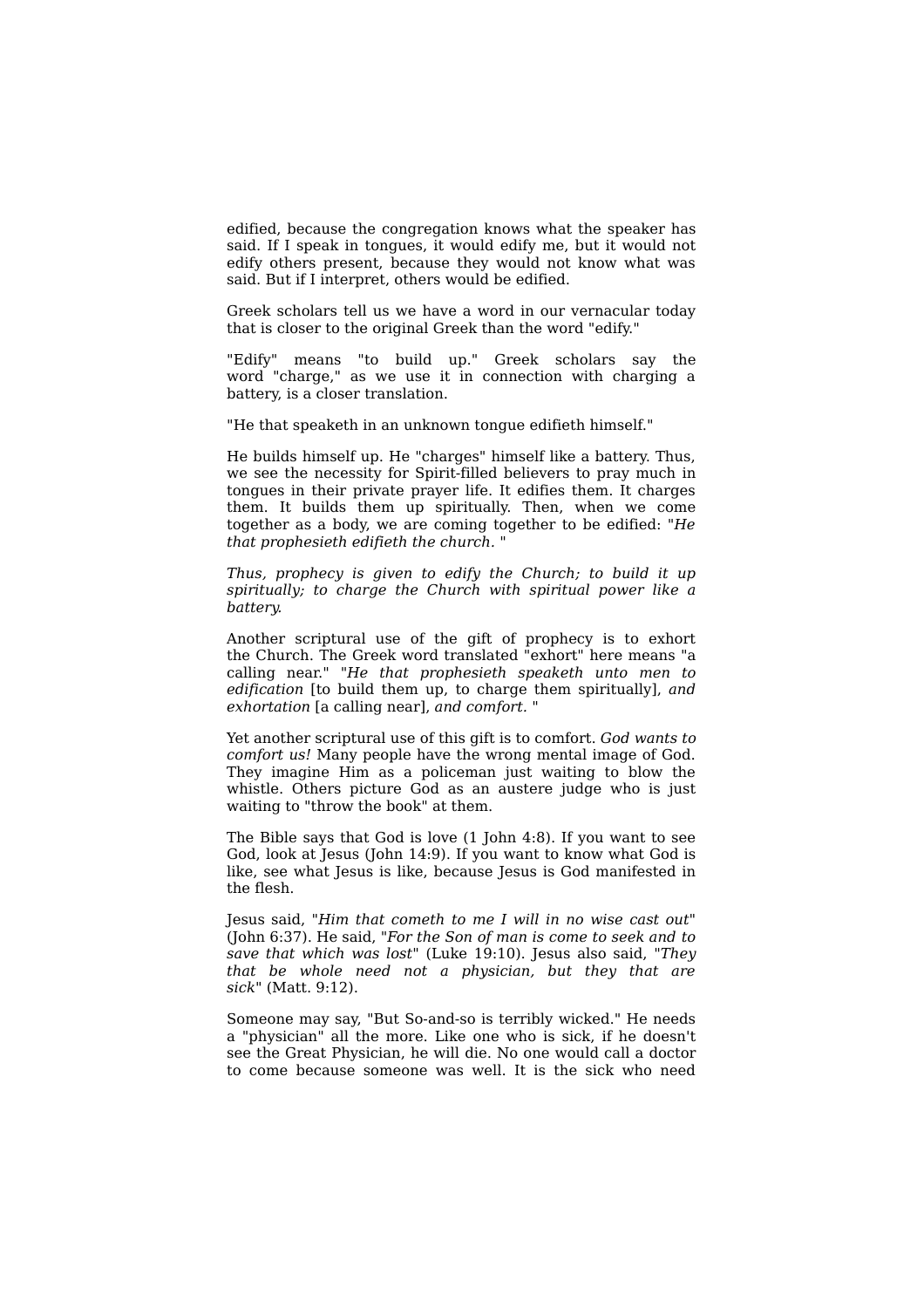help. *God wants to comfort people.* He wants to call them near.

Some people who supposedly speak by prophetic utterance never speak *comfort* to the Church, however. They never *edify* or *build up* the Church—they give only scathing denunciations.

That is *not* the gift of prophecy in operation.

During a seminar I held once in Arizona, I sensed that a fellow sitting near the front had a wrong spirit and he was going to interrupt the service if he could.

Sure enough, when I would stop for a second to catch my breath, he would jump to his feet and yell at the top of his voice.

Some people think they can convince others they are anointed if they display some kind of physical manifestation.

They think if they jump, jerk, yell, or talk in a falsetto voice, people will think they really have spiritual power. "The Holy Ghost made me do that," they will say. The Holy Spirit doesn't work that way, because we see in First Corinthians 14:32, *"The spirits of the prophets are subject to the prophets.* "

When this fellow yelled, I stopped teaching. His behavior was most unedifying. It seemed as if someone had poured a bucket of cold water over the congregation. As soon as he stopped, I started talking as fast as I could to bring my message to a conclusion.

The next night, the fellow returned. I decided that if he performed again, I would have to give some instruction to the congregation, letting them know (without embarrassing the man) that this wasn't right.

While teaching, I tried to talk as hard and fast as I could, not giving him a place to break in. He finally jumped to his feet, however, and took off anyway. Again it was most unedifying.

I mentioned that if we felt God was trying to use us, we should be careful not to interrupt someone who was speaking.

The Holy Spirit is a gentleman, I explained. If I am anointed by the Holy Spirit and the other person is anointed by the Holy Spirit, the Holy Spirit would be interrupting Himself.

Hearing this, the fellow became angry. He didn't come back for three nights. I had been speaking about ten minutes that third night when he leaped to his feet and said, "I'm going to give you one more chance. If you don't repent, the whole group is going to hell." He went on and on and finally wound up by saying, "This is your last chance."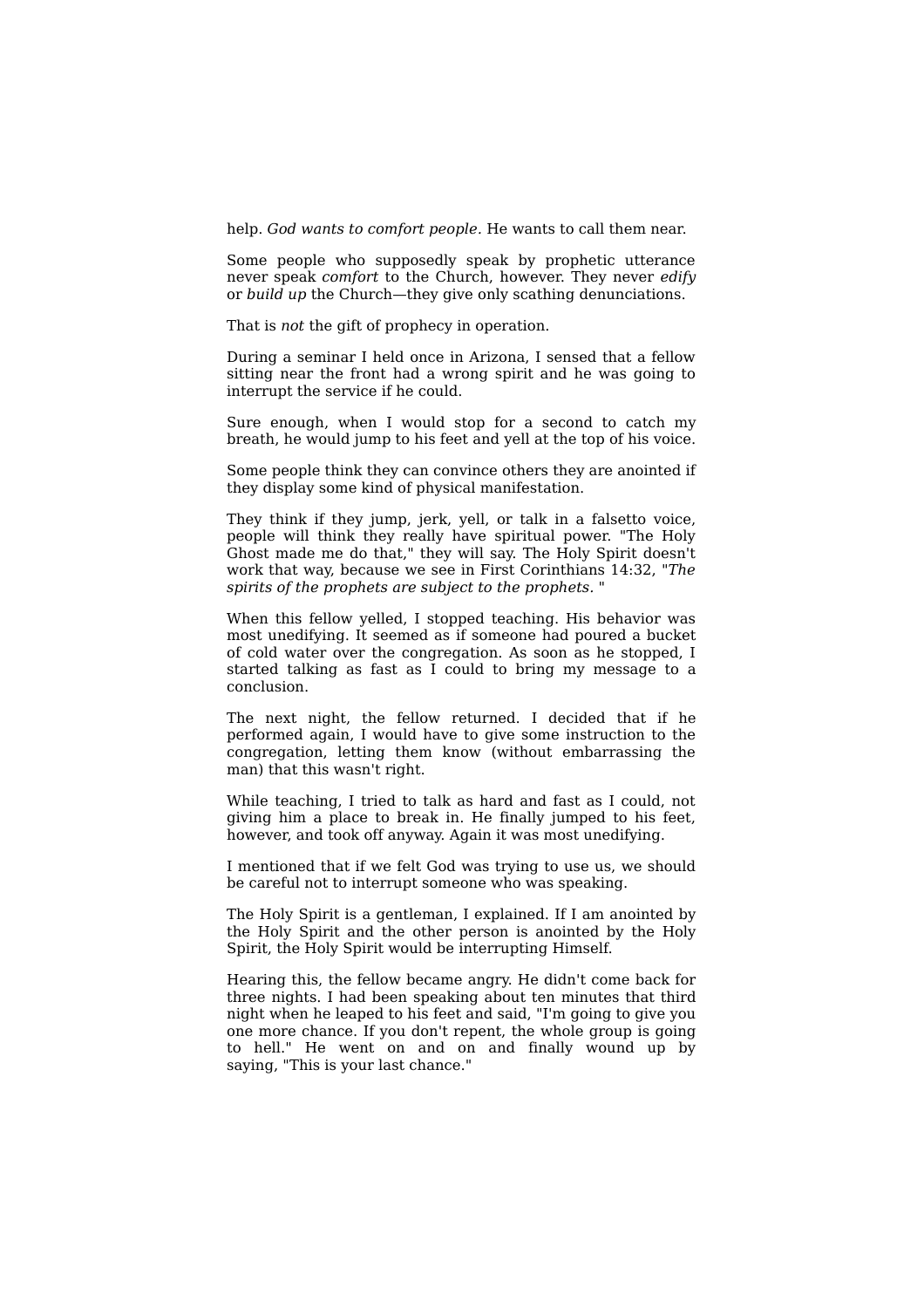I went on teaching as if nothing had happened, so he stomped out of the meeting. He was not in the Spirit. That was not the gift of prophecy.

People like him probably do receive something from God to begin with, but they are immature Christians. It is as if they got a little red wagon for Christmas and all they want to do is pull it back and forth in front of their house so everyone can see it.

First Corinthians 14:32 says, *"The spirits of the prophets are subject to the prophets.* " This means you have the power to keep quiet or to talk. *The Amplified Bible* says, "For the spirits of the prophets [the speakers in tongues] are under the speaker's control

[and subject to being silenced as may be necessary]." Verse 40 says, *"Let all things be done decently and in order.* " Remember, the Holy Spirit is not going to interrupt Himself!

In First Corinthians I4,"Paul tells us that the gift of prophecy also is able to convict the unbeliever and to make manifest the secrets of his heart:

# **1 CORINTHIANS 14:23-25**

**23 If therefore the whole church be come together into one place, and all speak with tongues, and there come in those that are unlearned, or unbelievers, will they not say that ye are mad?**

**24 But if all prophesy, and there come in one that believeth not, or one unlearned, he is convinced of all, he is judged of all:**

**25 And thus are the secrets of his heart made manifest; and so falling down on his face he will worship God, and report that God is in you of a truth.**

Once while I was preaching in Texas, this spirit of prophecy moved upon me just after I had preached my sermon. The church was full. I found myself pointing to a stranger in the back of the building. I said, "Stand to your feet and step out in the aisle."

This long, tall Texan stepped out. The thought then crossed my mind, *Dear Lord, what am I going to do now?*

I heard myself telling him, "Before you came to church tonight, you said to your wife...." I told him exactly what he had said to his wife earlier. He was unsaved. He had said some things to her about God and salvation and what he never would do.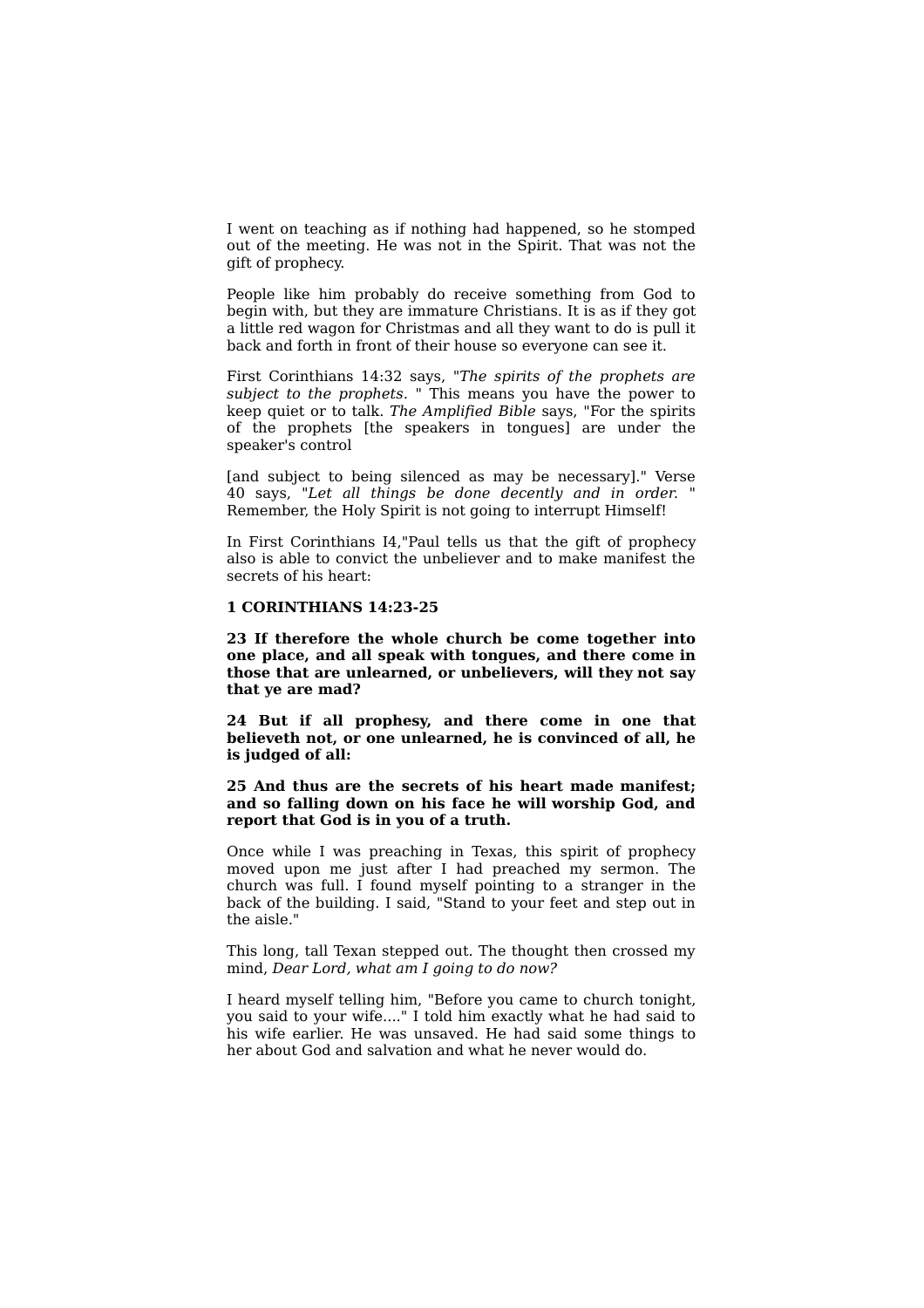Before I stopped talking, he suddenly ran down the aisle and fell at the altar with his hands raised. He gave his heart to Jesus that night and was filled with the Holy Spirit.

He told me afterwards, "You must have known the secrets of my heart, because I said that very thing."

## *Chapter 4*

# *The Difference Between Prophecy and Interpretation of Tongues*

In studying prophecy, we need to note the difference between interpretation of tongues and prophecy. The Bible says, "... *greater is he that prophesieth than he that speaketh with tongues"* (1 Cor. 14:5), although both are inspired utterances.

Tongues, of course, is inspired utterance in an *unknown* tongue. The interpretation of tongues is inspired utterance telling that which was spoken in tongues.

Prophecy is inspired utterance in a *known* tongue. The difference between interpretation and prophecy is that interpretation is dependent upon tongues, whereas prophecy isn't.

There can be no interpretation without tongues. And then it is *interpretation* of tongues, not "translation" of tongues. For that reason, the message in tongues may be long and the interpretation short because the interpretation only gives the *meaning.* Or one may speak a short time in tongues and then give a lengthy interpretation. There also are times when the interpretation may be almost word for word. I have experienced this. I have spoken in a language not known to me, but known to someone in the congregation. Afterwards they said I gave the meaning almost word for word.

The New Testament emphasizes the *exhortational* kind of prophecy rather than prophecy of *revelation.* First Corinthians 14:3 says, *"But he that prophesieth speaketh unto men to edification, and exhortation, and comfort."* The New Testament does speak of the revelation kind of prophecy, but it is not emphasized. The exhortational kind is the most needful in the congregation. The revelation kind of prophecy may be demonstrated occasionally, but usually it would be manifested through a prophet rather than through one who just prophesies or through the gift of prophecy alone.

Paul teaches concerning revelation prophecy: *"Let the prophets speak two or three, and let the other* (prophets] *judge.*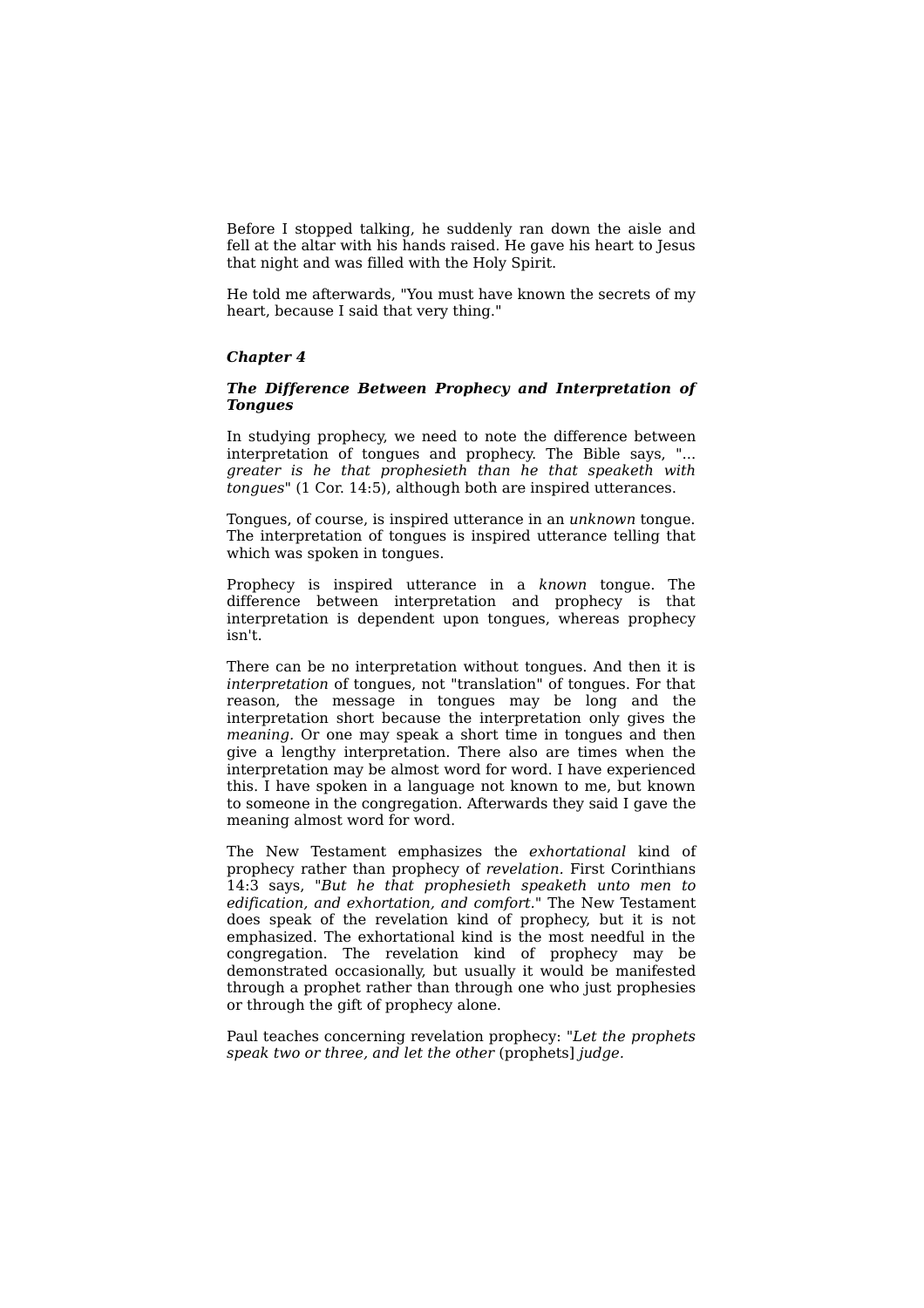*If any thing be revealed to another that sitteth by, let the first hold his peace. For ye may all prophesy one by one, that all may learn, and all may be comforted"* (1 Cor. 14:29-31). This passage should not be taken out of context and applied to everyone. Paul is referring here to prophets, because in the 32nd verse he says, *"And the spirits of the prophets are subject to the PROPHETS.* "

Some have misinterpreted the 26th verse in this chapter— *"when ye come together, every one of you hath a psalm, hath a doctrine, hath a tongue, hath a revelation, hath an interpretation* "—to mean that each person had all these. The Greek word for the phrase "every one of you" is an all-inclusive term meaning "within the whole body."

In other words, some would have a psalm, others a tongue, and still others a revelation. Each would not have the same thing, for there would be no purpose in such duplication. That would be as if I were to ask three people to sing a special song, and each sang the same song.

Some have gotten the idea that when tongues and interpretation or prophecies are given, God actually is speaking.

There is a *sense* in which it is God speaking, but if God actually were speaking, we would not have any right to judge it.

Second, if God actually were speaking, we would not need any instructions for the use of the gifts—when to speak and when not to speak—because God does not need any instructions.

The gifts of God are perfect. The Holy Spirit is perfect. But these gifts are not always perfect *in manifestation,* because they are manifested through an imperfect channel: men and women.

The Spirit of God flows through us as water flows through a pipe. Sometimes as the Spirit of God flows through us something from our own personality gets mixed in with the divine flow. (After all, God uses personalities.) God doesn't put a premium on ignorance *or* education, but He has to use the vessel as it is. I have seen the anointing of the Spirit of God upon one who is educated, cultured, and refined, and I was greatly blessed. On the other hand, I have heard interpretations of messages which included such words as

"hain't," "ain't," "you'uns," and "we'uns." Those giving the interpretations could not go beyond their capacity. They used the best vocabulary they had. It was the Spirit of God in manifestation, but it was not a perfect manifestation.

A minister tells that in one of his services the interpretation of a message in tongues was: "My little children, don't be scared.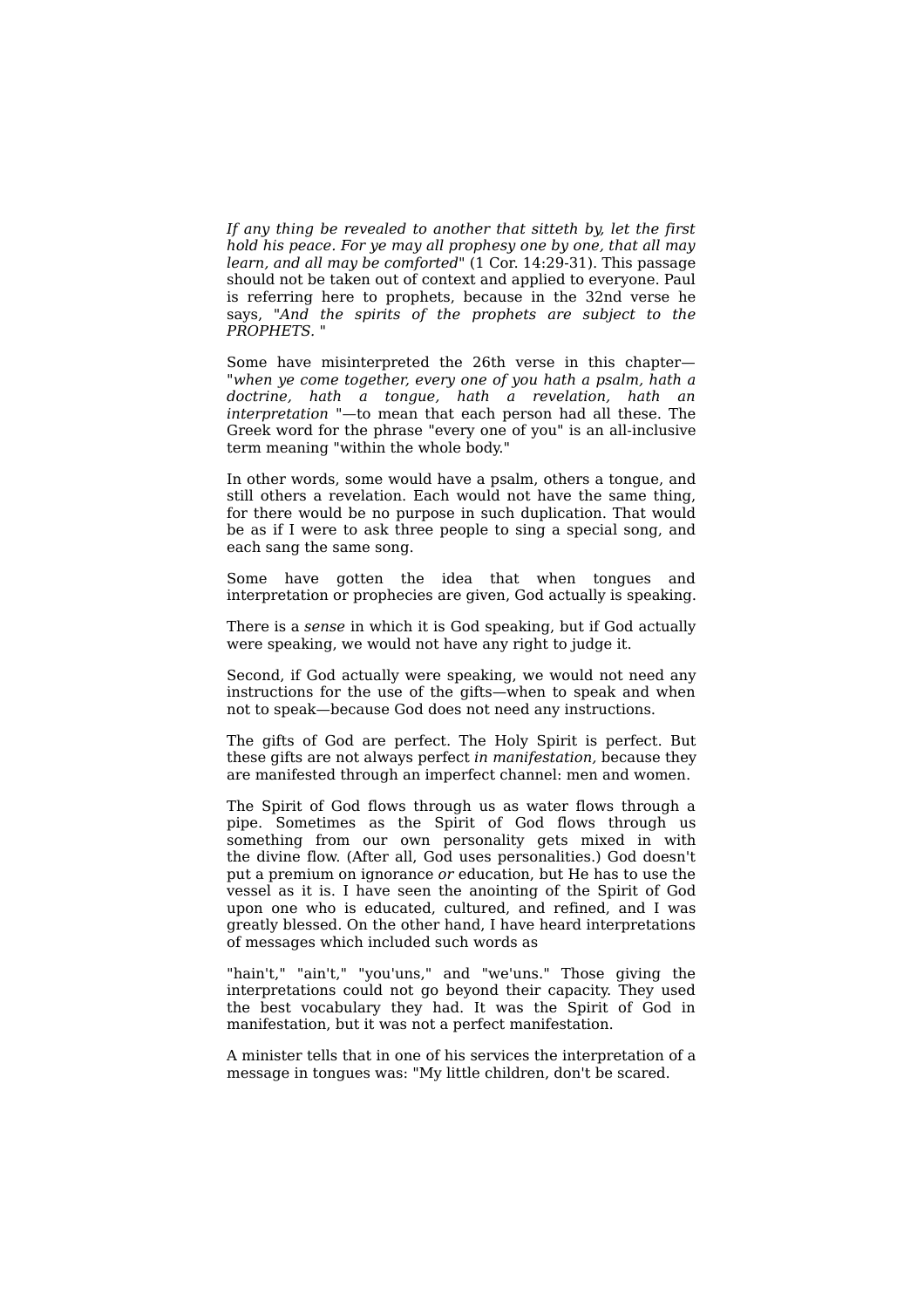But if you are scared, I don't blame you, because sometimes I get scared myself."

Although this was not a manifestation of the Spirit of God, it does not mean that the dear one who gave it was not a Christian.

It does not even mean that she wasn't filled with the Holy Spirit, She wanted God to use her, but she was just speaking out of her own mind.

Many times we let such manifestations scare a lot of good people off instead of giving people the right teaching. We need the operation of the gifts in our congregations. We need everything God has provided, but we need to follow God's instructions for the proper use of these gifts so that *"all things be done unto edifying"* (1 Cor. 14:26).

Some excuse their spiritual excesses by saying, "I couldn't help that. The Holy Spirit made me do it." They blame the Holy Spirit for their being out of order. But the Holy Spirit, through Paul, has given us instructions so we know how to be in order.

Although we may be inspired to speak—we may have a message in tongues and interpretation, or even a word of prophecy—it is not always wise to jump up at any time. If our inspiration comes at an inopportune moment when it would not be edifying, then we should hold our peace. At the right time we can give what we have.

Many times when attending fellowship meetings and campmeetings where I was not the speaker, I could have spoken with tongues but didn't. The leaders of the meetings were men who knew God, who were filled with the Spirit, and they could give the message themselves. There was no need of my butting in from out in the congregation. In a large gathering if someone speaks in tongues or prophesies from the congregation, few hear it. If it comes from the platform, however, everyone hears it, and it is edifying.

The inspirational and the revelation gifts are a product of both God *and* man. It isn't all God and it isn't all man. This is where many have missed the blessing of being filled with the Spirit. They could have spoken in tongues many years ago.

Some have said to me, "If I had known that I had a part to play in it, I could have talked in tongues 25 years ago. I had an urge to say something that wasn't English, but I thought if I spoke that out, it would just be *me* doing it. I have been waiting for the Holy Spirit to talk with tongues all these years."

However, He doesn't really talk with tongues. Nowhere in the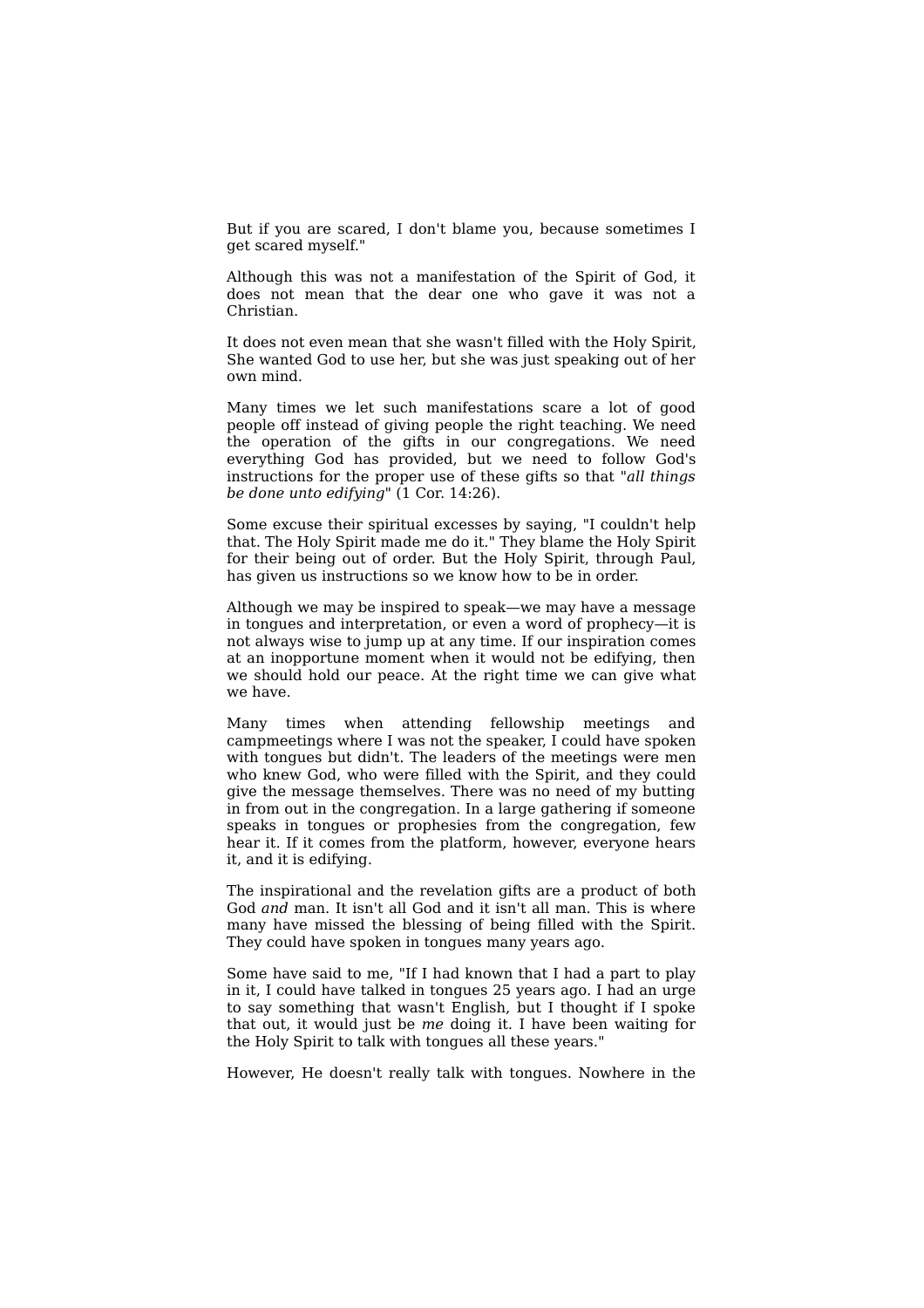Bible does it say that the Holy Spirit ever talked with tongues. Instead, we read that the Holy Spirit gives *you* utterance, and *you* do the talking. That is what happened on the Day of Pentecost: *"And they were all filled with the Holy Ghost, and* [they] *began to speak with other tongues, as the Spirit gave them utterance"* (Acts 2:4). He gave them the utterance; they did the talking.

After hearing this preached, some people have asked me, "Why didn't someone tell me? I have been afraid to talk in tongues afraid it would just be the flesh." But when you talk in tongues, it *will* be you *in the flesh.* God said He would pour out His Spirit *on all flesh.* Everyone who ever talked with tongues was in the flesh, but he was inspired by the Spirit.

The same thing is true with the inspirational and revelation gifts of God. They are a product of both man and God.

*Prophecy is a result of the merging of the divine and the human.*

First Timothy 4:14 says, *"Neglect not the gift that is in thee, which was given thee by prophecy, with the laying on of the hands of the presbytery.* " Second Timothy 1:6 says, *"Wherefore I put thee in remembrance that thou stir up the gift of God, which is in thee by the putting on of my hands.* " You are responsible for stirring up the gift within you—not God and not the Holy Spirit, although He is the motivating power.

In Full Gospel circles we have a Pentecostal jargon that often blinds us. For instance, some pray, "Pour out your Spirit upon us, Lord. We need an outpouring of the Holy Spirit." Yet we cannot find in the New Testament where the Holy Spirit was ever poured out on a church, where they were ever told to pray for an outpouring, or where the Holy Spirit ever was poured out on Spirit-filled believers.

*The Holy Spirit is poured out on people who don't have the Holy Spirit!*

The outpouring of the Holy Spirit came on the Jews on the Day of Pentecost. The outpouring of the Holy Spirit came to the Gentiles one day at Cornelius' house. The world may need an outpouring of the Spirit, but the Church doesn't. Believers already have the Spirit. What they need to do is to stir up what they have!

The Church often is sitting around praying for an outpouring, drying up, starving to death, when they already are *thoroughly equipped* with all they need. If they would just stir up what they already have, they would be revived!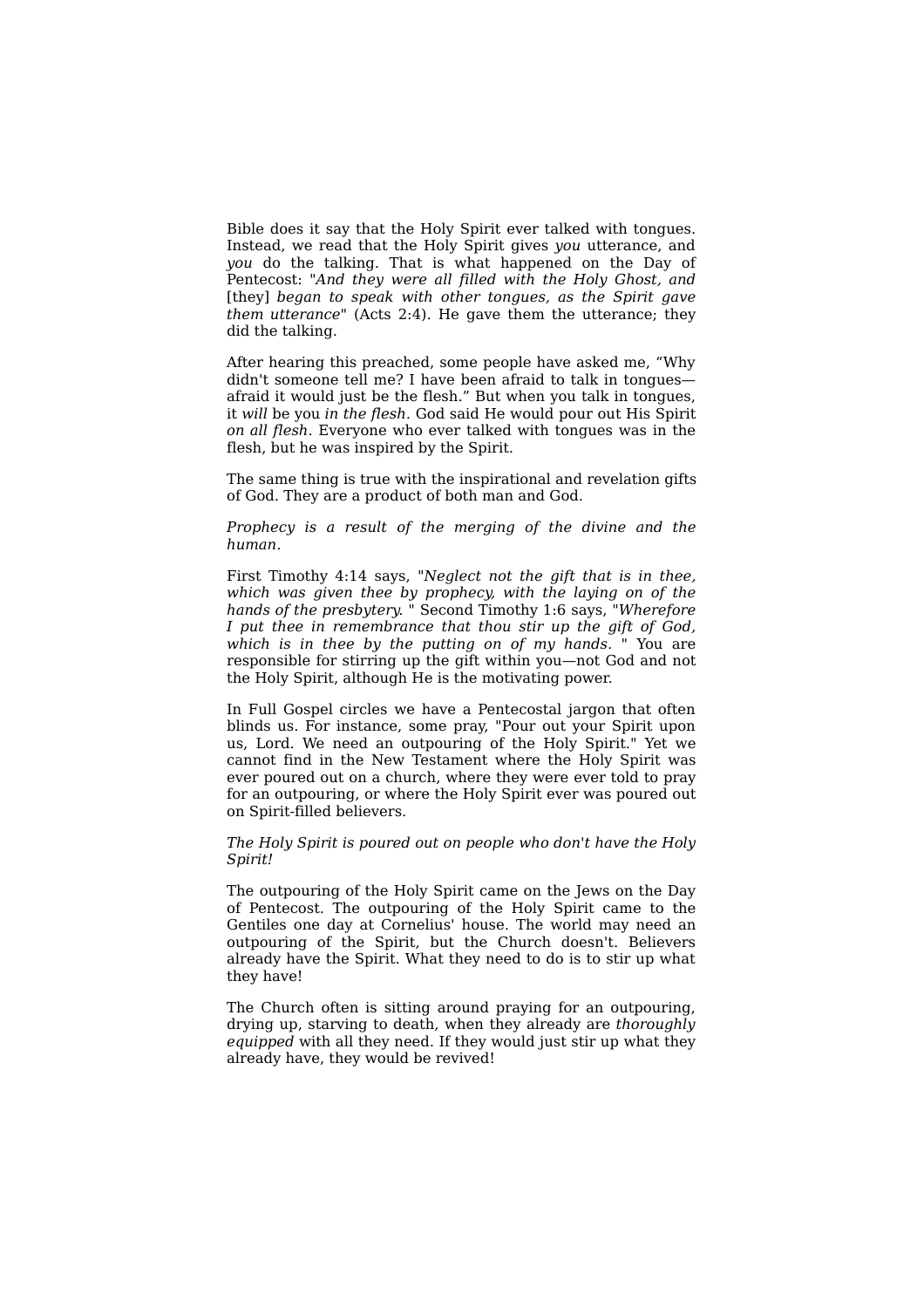We, not the Holy Spirit, are responsible for the use of God's power. Every now and then we have to do exactly what Paul told Timothy to do: "Stir up the gift of God."

#### *Chapter 5*

#### *Guidance and the Gift of Prophecy*

*And now, behold, I go bound in the spirit unto Jerusalem, not knowing the things that shall befall me there: Save that the Holy Ghost witnesseth in every city, saying that bonds and afflictions abide me.... [Agabus the prophet] took Paul's girdle, and bound his own hands and feet, and said, Thus saith the Holy Ghost, So shall the Jews at Jerusalem bind the man that owneth this girdle, and shall deliver him into the hands of the Gentiles.*

## *—* Acts 20:22,23; 21:11

God has several ways of showing His children His will for their lives. He speaks through the written Word—the Bible. He speaks through the preached Word as His ministers preach the Bible. He guides through controlling circumstances. And He speaks through the gift of prophecy at times.\* This is an area in which great care must be exercised, however, as some have fallen into error here. We must be careful to follow scriptural guidelines.

\* For a detailed study of this subject, see Rev. Kenneth E. Hagin's book *How You Can Be Led by the Spirit of God.*

When God spoke to Paul through the prophet Agabus, as quoted in the above Scripture, the Spirit only told Paul what was going to happen. It was then up to Paul to choose whether or not to go.

There has been a trend in recent years for denominational Christians who have been filled with the Holy Spirit to gather in one another's homes for prayer meetings.

One woman who regularly attended such meetings came to me, confused, saying, "In our prayer meetings, the people spend hours laying hands on one another and praying and prophesying to one another. Maybe it's all right, but it seems to me that all of the prophesying is concerning something bad. One time they prophesied that my mother was going to die, but she hasn't died yet. She isn't even sick. It seems as if I always get a bad prophecy. It disturbs me."

Often such meetings degenerate into little more than fortunetelling, which is apart from the Spirit of God entirely. The gifts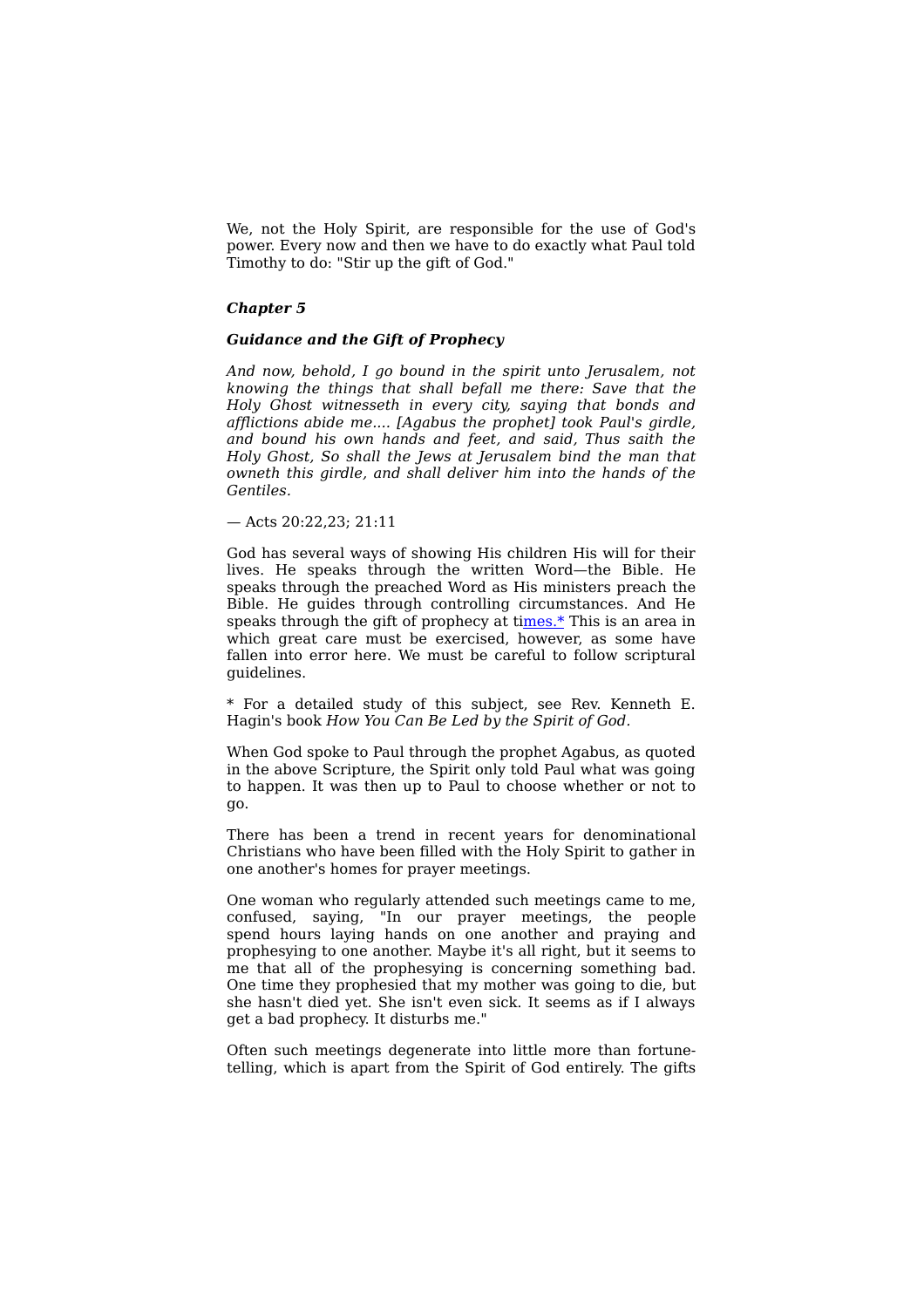of the Spirit are not to be played with like children's toys. They are to be reverenced. They are to be brought into the open, where they can be judged.

#### *God didn't set prophecy or prophets in Sister Jones' kitchen.*

*He set them in the Church.* That does not mean that it would not be all right to prophesy in your kitchen or living room, but it means that we should prophesy primarily in church, where all can judge the prophecies.

I know people who have entered into marriages because someone prophesied they should marry a certain individual; then life became miserable for both of them. The Bible lays down certain rules concerning marriage. We should look to God's Word and ask Him for guidance along these lines.

The gift of prophecy is not to be used to introduce new doctrine. The Bible is our source of doctrine. We should beware of socalled prophets who come with their new doctrines, "deeper truth," "new light," or something else. Usually these people, who are supposed to get some new revelation that no one else has, do much damage to the cause of Christ.

Prophecy is primarily speaking *"unto men to EDIFICATION, and EXHORTATION, and COMFORT"* (1 Cor. 14:3). The Spirit of God is not going to give something that would divide the Church! That is not the spirit of love.

Often these people become filled with pride. Some have told me they are right and everyone else is wrong. They have said, "Unless you believe as I do, you are going to be lost." When asked to give Scripture for their new "revelation," they have replied, "You have to have the revelation. This is *beyond* the Bible."

A minister who at one time was very sound said, "I don't need that book any more. I am beyond it." Then he threw the Bible on the floor, saying, "I have the Holy Spirit. I am a prophet. God sends my instructions direct." It was not long until he was prophesying that people should each give him a hundred dollars. He was getting his instructions direct—but direct from where?

The gift of prophecy is not to settle arguments. The twelfth chapter of Luke records that some people wanted Jesus to settle an argument, but Jesus refused to do so. Arguments should be settled according to the Word of God.

The gift of prophecy is not to be used merely to satisfy curiosity. It is not to be used as a gimmick. There is a vast difference between the gift of prophecy and the prying into the future by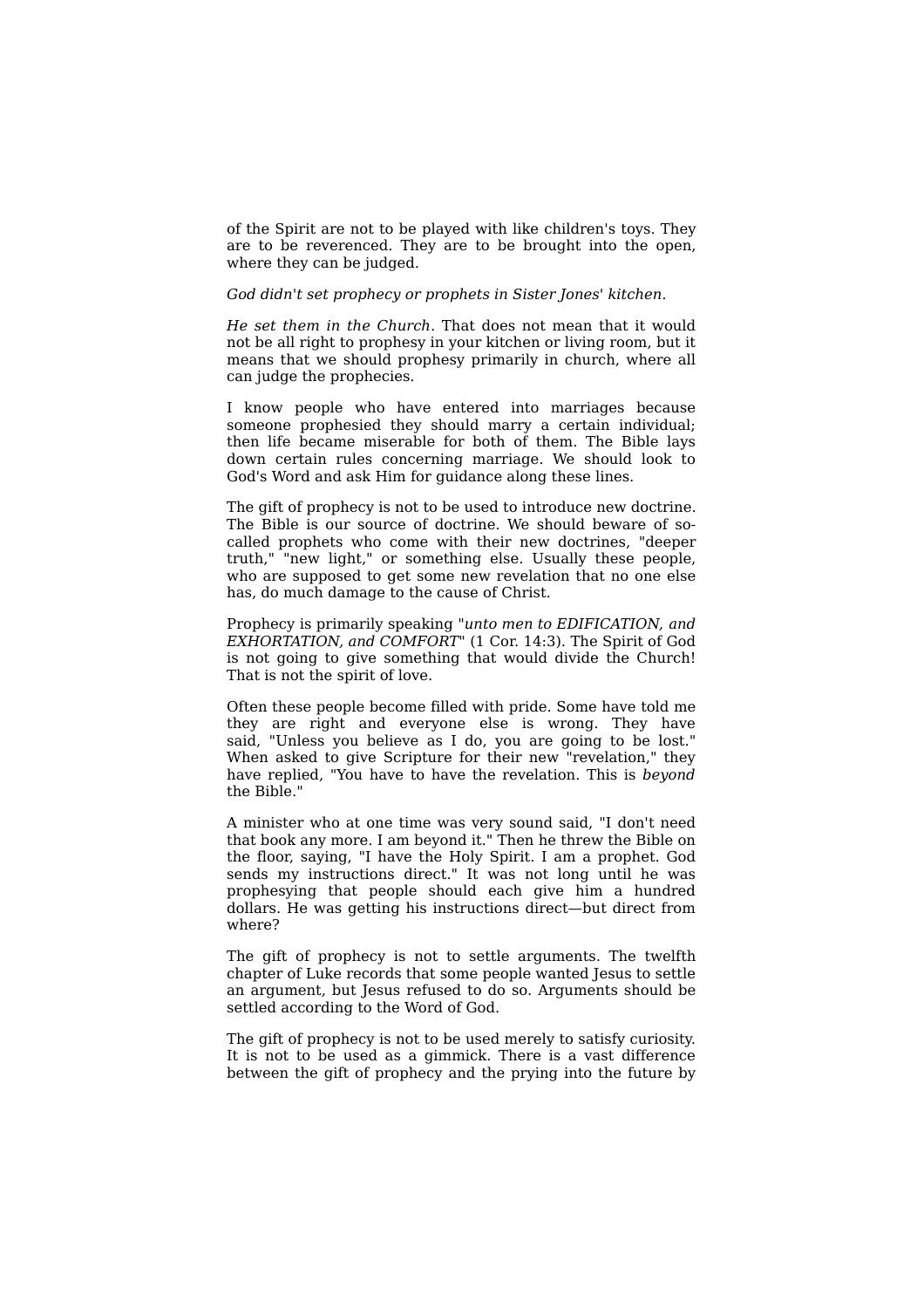fortune-tellers, sorcerers, astrologers, etc. All these things are a counterfeit of the true gift of prophecy.

A true message of prophecy will edify, exhort, and comfort people, helping them to be better Christians.

Some of these mystics and psychic mediums even will predict which horse is going to win which race, or which candidate is going to win a political race. But God is not in that.

Remember that the Bible forbids our having anything to do with sorcerers, fortune-tellers, psychic mediums, and the like. The Spirit of God can tell us things if He wishes, but we need to know the difference between the true and the false. If we don't, we had better stay away from any of it until we do.

How can we tell the difference between an operation of the Spirit of God and an extrasensory manifestation? *That which is of God centers around Christ.* It is not something to be used to prove that I have something, or that I am somebody.

Saul once had the Spirit of God, but when he got away from God, an evil spirit came to him. There are people today who once were used of God, but later they began operating under an evil spirit.

A certain minister I know was at one time used of God in the word of knowledge and the revelation gifts. He was visiting a church where I was preaching, and the pastor asked him to say a few words. While he was speaking, the Spirit of God said to me, "He has a familiar spirit."

The minister said, "You think I am not a prophet of God?

Why, your name is So-and-so. Your address is such-and-such.

You are so many years old, and in your billfold you have so many dollars. Isn't that so?" The person said it was so.

One man had a valuable diamond ring at home. The minister said to him, "You have a valuable diamond ring at home in suchand-such a drawer. God said for you to give it to me." The man knew that this was supernatural. It had to be God, he thought, so he got the ring and gave it to the minister. Charlatans line their pockets this way. But that was not God's power in demonstration; it was a familiar spirit.

Familiar spirits are familiar with you. They know about you and they tell people things about you. By the same token, the Spirit of God could do the same thing through the word of knowledge if He saw fit to do so. But it would not be just a public display for mere curiosity. It would be for your edification, not to attract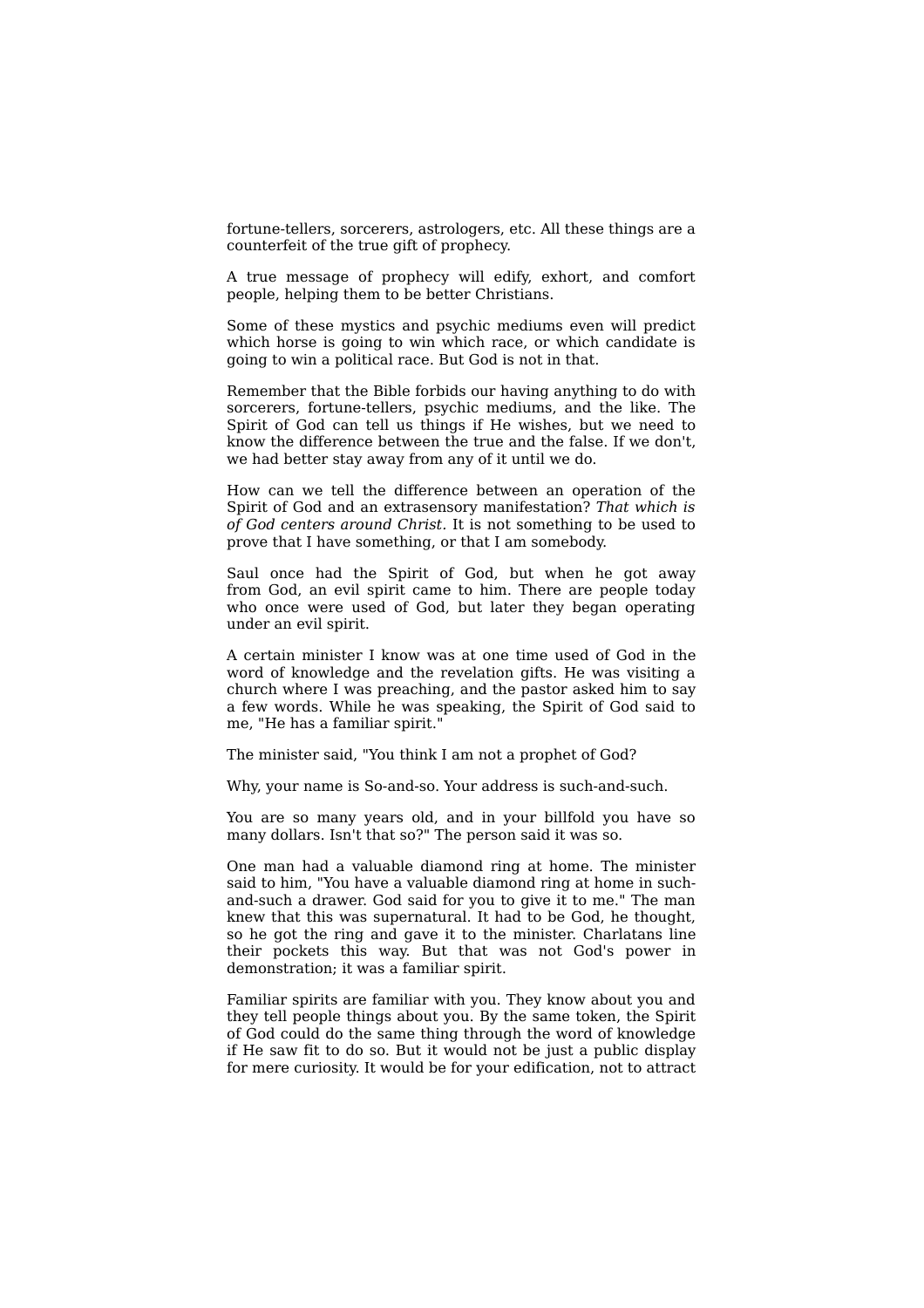attention to a man, to cause people to think he is someone great, to line his pockets with money, or to put diamonds or watches in his hand.

The gift of prophecy is real. It is good. It is right. It can be used for good.

## *Chapter 6*

## *Seven Steps To Judging Prophecy*

As New Testament Christians we need the operation of the gifts of the Spirit in our churches today. We should encourage every flame of fire that comes from God. But we also should realize that there are both true and false gifts. However, there is no need to be afraid of the gifts of the Spirit just because some false elements have crept in.

Jesus warned against false prophets, saying, *"Beware of false prophets, which come to you in sheep's clothing, but inwardly they are ravening wolves"* (Matt. 7:15). Paul and Peter, writing to the Church in their day, warned against false prophets, false apostles, and false prophecies (2 Cor. 11:13; 2 Peter 2:1).

And if such a warning was necessary then, it is necessary now.

How can we recognize false prophets?\*

\* For a detailed study of this topic, see Rev. Kenneth E. Hagin's book *Seven Steps for Judging Prophecy.*

Jesus said, *"Ye shall know them by their fruits. Do men gather grapes of thorns, or figs of thistles ? Even so every good tree bringeth forth good fruit; but a corrupt tree bringeth forth evil fruit. A good tree cannot bring forth evil fruit, neither can a corrupt tree bring forth good fruit. ... Wherefore by their fruits ye shall know them"* (Matt. 7:16-18,20).

A minister who seemingly was mightily used in prophecy was approached about questions that were being raised concerning his ministry. He replied, "There is no truth in that—it's all lies." He later told another group confidentially, "I don't let them know I believe this. It's all right to lie as long as you're lying for good."

It is wrong to lie regardless of the reason! That preacher could prophesy loud and long, but who could believe his prophecies?

So the first step in judging prophecy is, "*By their fruits ye shall know them."*

The second step in judging prophecy is: "Does it glorify Christ?"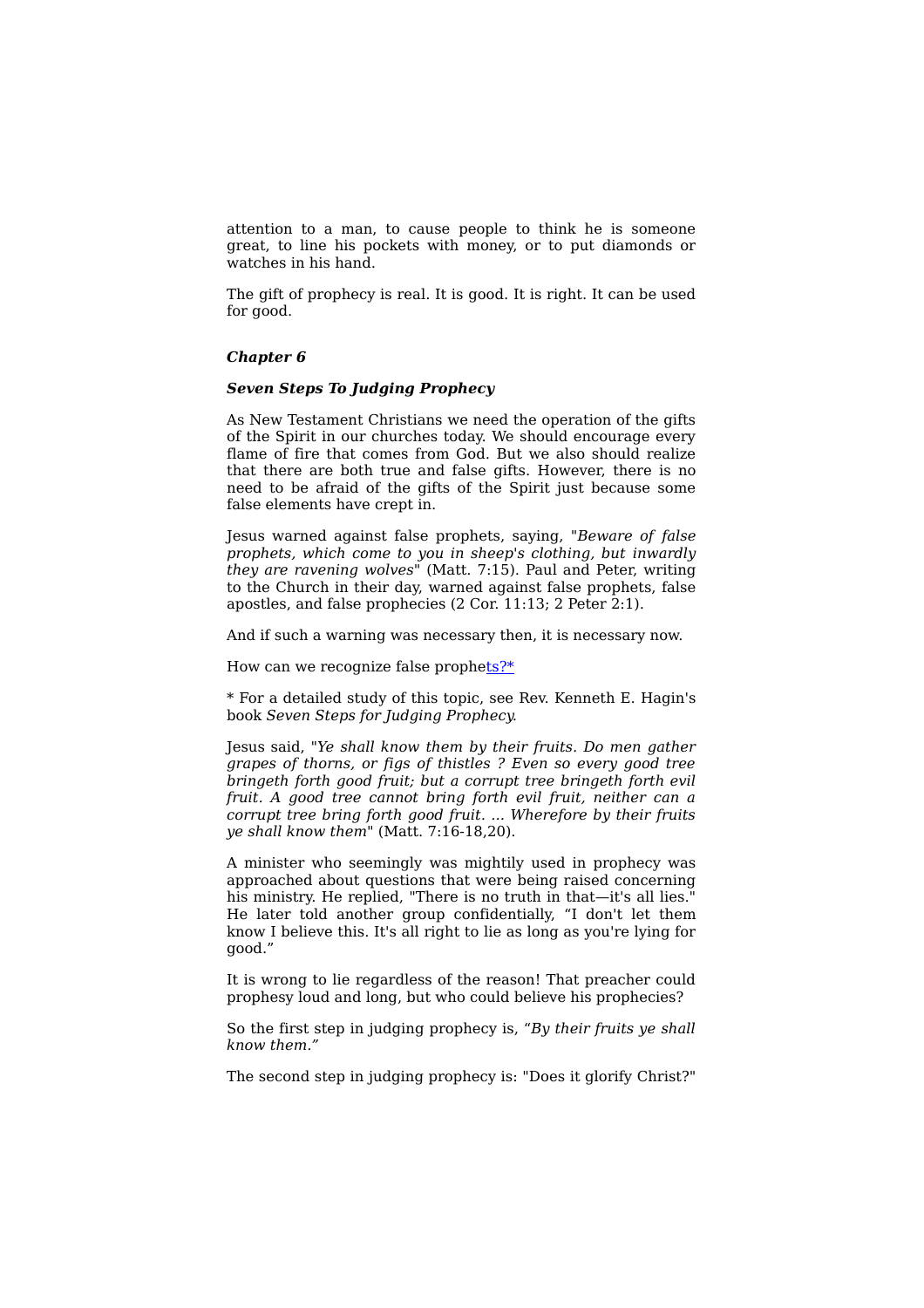Jesus, speaking about the Holy Spirit, said, *"He shall glorify me"* (John 16:14).

Let us look at some Scriptures along this line.

Revelation 19:10 *''And I fell at his feet to worship him* [the angel]. *And he said unto me, See thou do it not: I am thy fellowservant, and of thy brethren that have the testimony of Jesus: worship God: for the testimony of Jesus is the spirit of prophecy."* If the prophecy is right, and the prophet is right, they will testify of Jesus. If either attracts attention to man, however, it is wrong, because *"He shall glorify me."* First Corinthians 12:3: "... *no man speaking by the Spirit of God calleth Jesus accursed: and that no man can say that Jesus is the Lord, but by the Holy Ghost.* " (Paul said in the first verse of this chapter, *"Now concerning spiritual gifts, brethren, I would not have you ignorant.")* He is saying that when spiritual gifts, including prophecy, are in operation, they will make Jesus Lord.

First John 4:1,2: *"Beloved, believe not every spirit, but try the spirits whether they are of God: because many false prophets are gone out into the world. Hereby know ye the Spirit of God: Every spirit that confesseth that Jesus Christ is come in the flesh is of God.* "

If the prophecy is of God, it points to Jesus. Therefore, we can judge both prophets and prophecies according to their attitude toward Jesus. If they lead us away from Him, or if they create division in the Body of Christ, they are wrong. If they magnify man rather than Christ, they are wrong.

I have heard prophecies go forth that elevated man and appealed to human and spiritual pride. One such prophecy, given to a zealous young man who wanted to do something for God, said, "Thus saith the Lord: If you will follow me, young man, I will make you the greatest preacher that the world has ever seen.

In fact, you will have a ministry that is greater than all the apostles and all the prophets of all ages put together. There is not a minister in America today who will be as great as you."

This prophecy naturally thrilled the young preacher, because he wanted to be someone great and important. But the misguided woman who gave the prophecy was not anointed of the Spirit of God when she spoke such words, because they exalted man, not Christ.

God wants us to be humble before Him. Young and immature Christians sometimes are hurt by such false prophecies. This is why we need sound teaching concerning the gifts of the Spirit.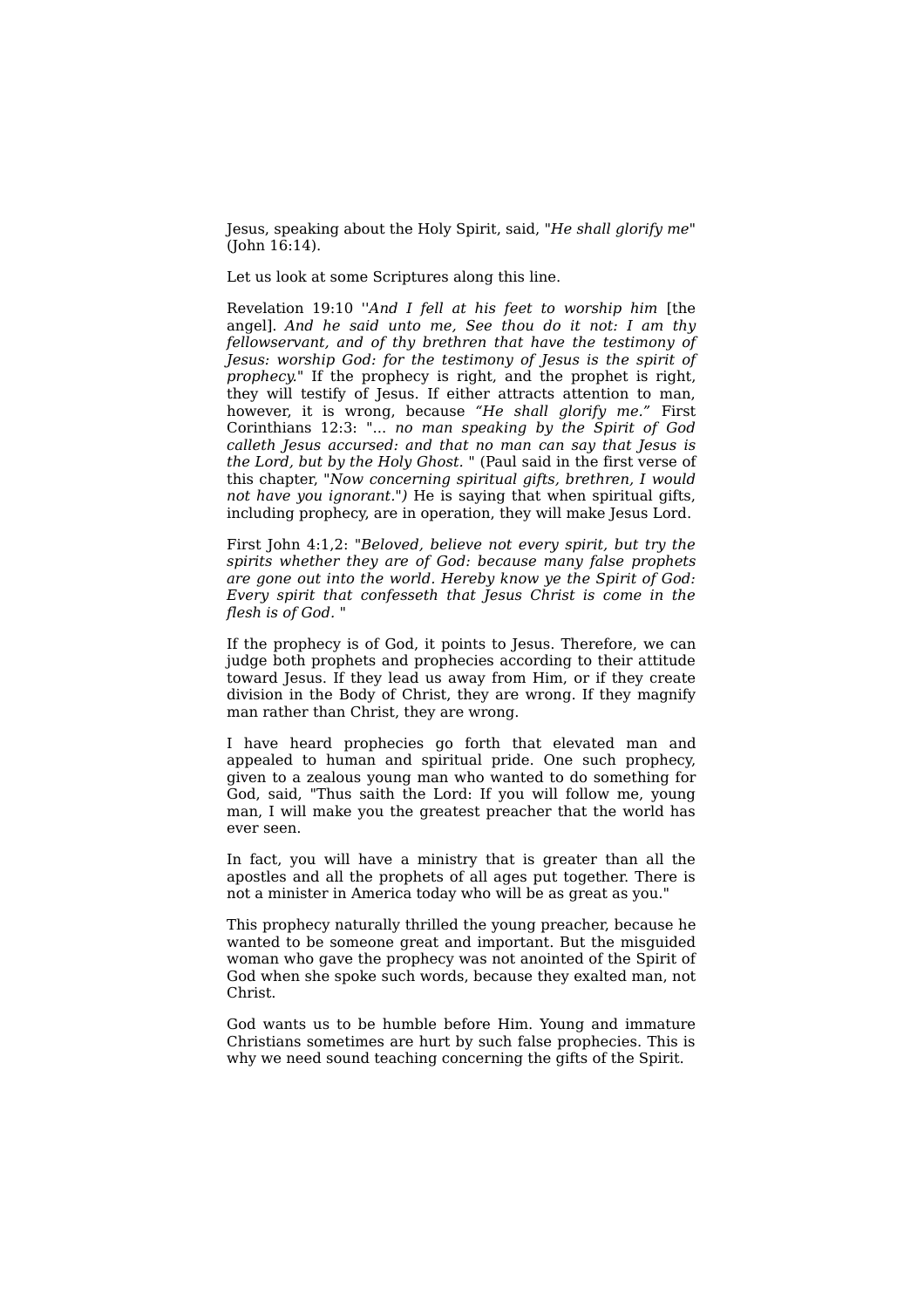The third step in judging prophecy is to ask, "Does it agree with the Scriptures?" If it is a true prophecy, it will be according to the Word of God, because *the Spirit and the Word agree.*

The Word of God was inspired by the Holy Spirit. Holy men of old wrote as they were inspired by the Spirit of God. The Holy Spirit is not going to tell you one thing in the Word and another through prophecy. If it doesn't agree with the Word of God, it isn't right!

This does not mean that it is necessarily from the devil. It could be an evil spirit, but sometimes it is just the result of human reasoning. The fact that a person would unknowingly listen to an evil spirit does not mean that he is not a Christian, or even that he is not Spirit filled.

One time when Jesus was talking to His disciples concerning His death on the cross, Peter said, "Not so, Lord." Jesus turned to Peter and said, "Get thee behind me, Satan." Jesus was not calling Peter Satan, but Peter had unknowingly listened to the devil and had repeated the wrong thing.

It is essential that we know the Word of God, because we cannot judge prophecy without a thorough knowledge of God's Word.

The fourth step is to ask, "Are their prophecies fulfilled?"

We read in Deuteronomy 18:

# **DEUTERONOMY 18:20-22**

**20 But the prophet, which shall presume to speak a word in my name, which I have not commanded him to speak, or that shall speak in the name of other gods, even that prophet shall die.**

**21 And if thou say in thine heart, How shall we know the word which the Lord hath not spoken?**

**22 When a prophet speaketh in the name of the Lord, if the thing follow not, nor come to pass, that is the thing which the Lord hath not spoken, but the prophet hath spoken it presumptuously....**

There are some who are presumptuous and prophesy out of their own minds. Their prophecies are not fulfilled.

Then again—and this is step number five—we need to realize that some prophecies are not necessarily of God, even though they may come to pass:

# **DEUTERONOMY 13:1-5**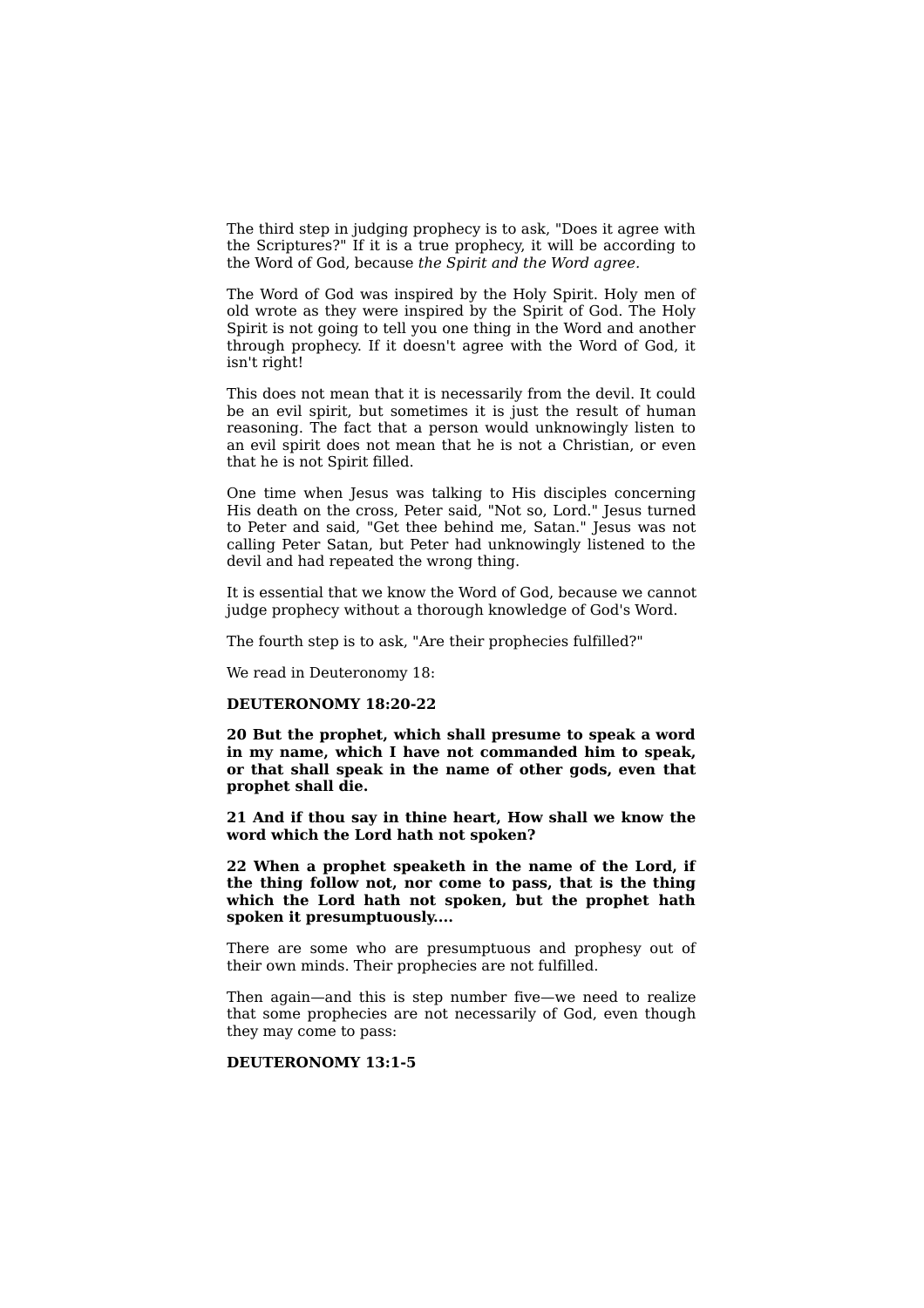**1 If there arise among you a prophet, or a dreamer of dreams, and giveth thee a sign or a wonder, 2 And the sign or the wonder come to pass, whereof he spake unto thee, saying, Let us go after other gods, which thou hast not known, and let us serve them; 3 Thou shalt not hearken unto the words of that prophet, or that dreamer of dreams: for the Lord your God proveth you, to know whether ye love the Lord your God with all your heart and with all your soul.**

**4 Ye shall walk after the Lord your God, and fear him, and keep his commandments, and obey his voice, and ye shall serve him, and cleave unto him.**

**5 And that prophet, or that dreamer of dreams, shall be put to death; because he hath spoken to turn you away from the Lord your God....**

Sometimes people think, *That must be right. It came to pass.*

But even though it came to pass, it was not of God.

How can you tell when something is not of God? Look again at step two: Does this prophecy lead you *to* God or *away from* Him? Does it cause you to become more reverent toward God and the Bible, or does it lead you away from the New Birth and other fundamental doctrines?

Step six is to ask, "Do the prophecies produce liberty or bondage?" Second Corinthians 4:13 says, *"We having the same spirit of faith, according as it is written, I believed, and therefore have I spoken; we also believe, and therefore speak.* "

If it is in the same spirit of faith that we are in, then it will produce *liberty.* If not, it will produce *bondage.* Many are led into bondage instead of being led into light and deliverance.

In Romans 8:15 we read, *"For ye have not received the spirit of bondage again to fear; but ye have received the Spirit of adoption, whereby we cry, Abba, Father."* God is not going to lead us back into fear. We have been delivered from the spirit of fear!

We find the last step to judging prophecy in First John 2:20,27: *"But ye have an unction from the Holy One, and ye know all things. ... But the anointing which ye have received of him abideth in you.* ..." Unction is anointing.

When things are not right, something inside you—an unction of the Lord, the anointing that abides in you—tells you something is wrong. The Holy Spirit is there to inform you if things are not as they should be, and you will know immediately.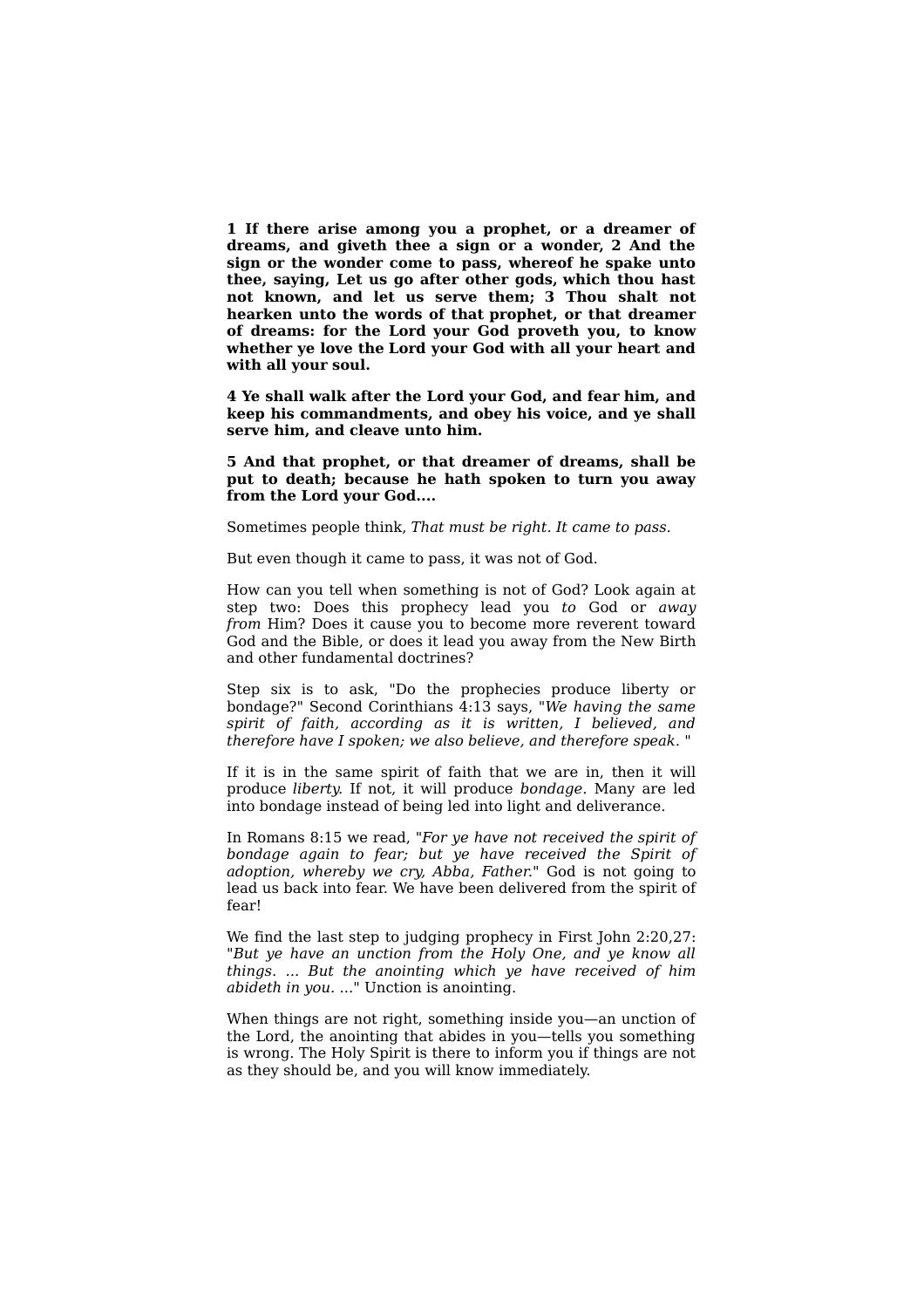Don't let fanaticism and excesses keep you from the blessings of God. You can't fight error with error. Teach the New Testament. Believe in the Spirit of God and the gifts of the Spirit, and enjoy all that God has provided for His children.